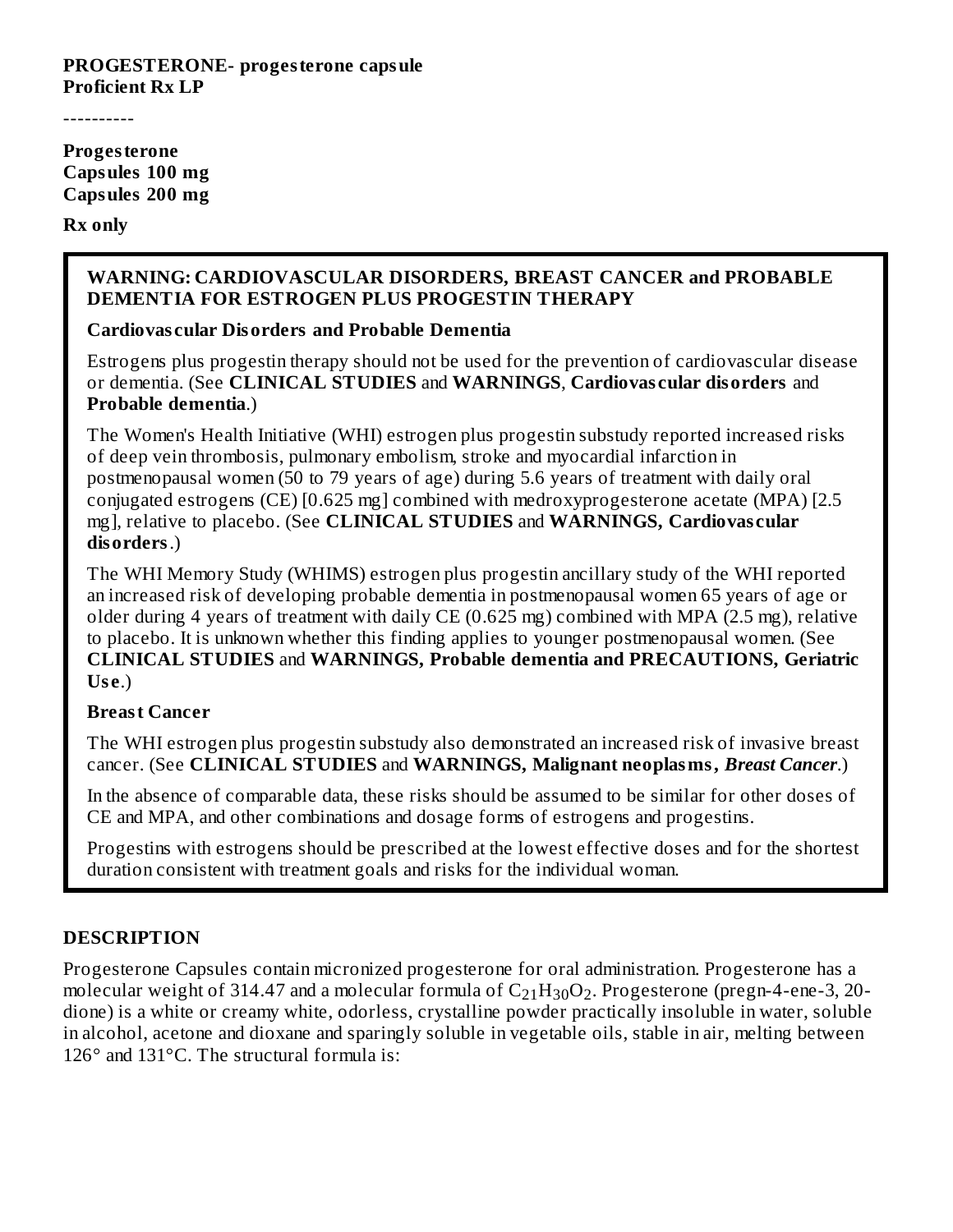

Progesterone is synthesized from a starting material from a plant source and is chemically identical to progesterone of human ovarian origin. Progesterone Capsules are available in multiple strengths to afford dosage flexibility for optimum management. Progesterone Capsules contain 100 mg or 200 mg micronized progesterone, USP.

The inactive ingredients for Progesterone Capsules 100 mg include: peanut oil NF, gelatin NF, glycerin USP, lecithin NF, titanium dioxide USP, D&C Yellow No. 10, and FD&C Red No. 40.

The inactive ingredients for Progesterone Capsules 200 mg include: peanut oil NF, gelatin NF, glycerin USP, lecithin NF, and titanium dioxide USP.

### **CLINICAL PHARMACOLOGY**

Progesterone Capsules are an oral dosage form of micronized progesterone which is chemically identical to progesterone of ovarian origin. The oral bioavailability of progesterone is increased through micronization.

#### **Pharmacokinetics**

#### **A. Absorption**

After oral administration of progesterone as a micronized soft-gelatin capsule formulation, maximum serum concentrations were attained within 3 hours. The absolute bioavailability of micronized progesterone is not known. Table 1 summarizes the mean pharmacokinetic parameters in postmenopausal women after five oral daily doses of Progesterone Capsules 100 mg as a micronized soft-gelatin capsule formulation.

|                          | <b>Progesterone Capsules Daily Dose</b> |                             |                                  |  |  |  |
|--------------------------|-----------------------------------------|-----------------------------|----------------------------------|--|--|--|
| Parameter                | $100$ mg                                | $200$ mg                    | 300 <sub>mg</sub>                |  |  |  |
| Creas (ng/mL)            |                                         | $17.3 \pm 21.9^2$ 38.1±37.8 | 60.6±72.5                        |  |  |  |
| Trus (hr)                | $1.5 \pm 0.8$                           | $2.3 + 1.4$                 | $1.7 \pm 0.6$                    |  |  |  |
| AUC (p. 10) (ng - ht/mL) |                                         |                             | 43.3±30.8 101.2±66.0 175.7±170.3 |  |  |  |

**TABLE 1. Pharmacokinetic Parameters of Progesterone** 

 $M$ ean $\pm$  S.D.

Serum progesterone concentrations appeared linear and dose proportional following multiple dose administration of Progesterone Capsules 100 mg over the dose range 100 mg per day to 300 mg per day in postmenopausal women. Although doses greater than 300 mg per day were not studied in females, serum concentrations from a study in male volunteers appeared linear and dose proportional between 100 mg per day and 400 mg per day. The pharmacokinetic parameters in male volunteers were generally consistent with those seen in postmenopausal women.

#### **B. Distribution**

Progesterone is approximately 96 percent to 99 percent bound to serum proteins, primarily to serum albumin (50 to 54 percent) and transcortin (43 to 48 percent).

#### **C. Metabolism**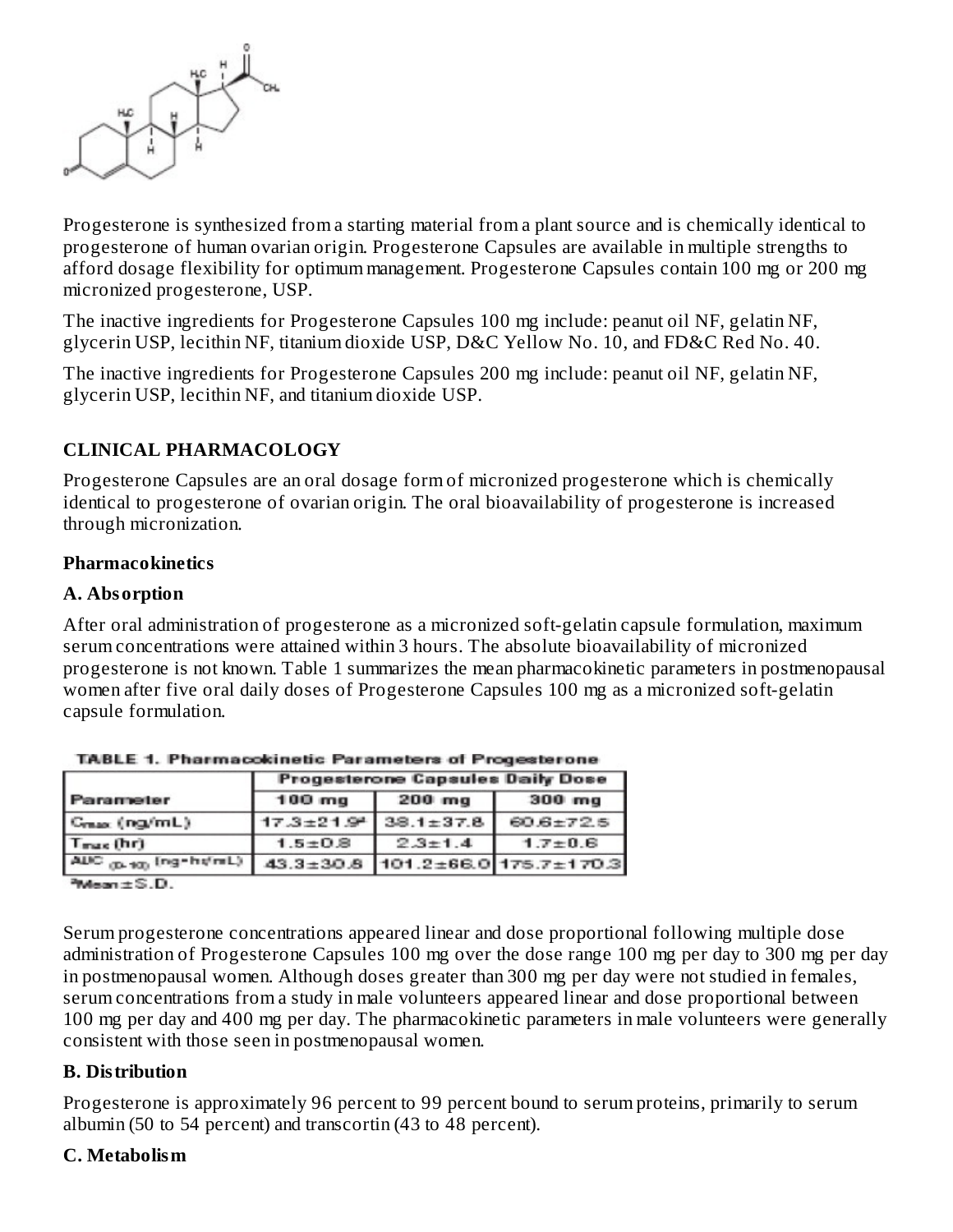Progesterone is metabolized primarily by the liver largely to pregnanediols and pregnanolones. Pregnanediols and pregnanolones are conjugated in the liver to glucuronide and sulfate metabolites. Progesterone metabolites which are excreted in the bile may be deconjugated and may be further metabolized in the intestine via reduction, dehydroxylation, and epimerization.

#### **D. Excretion**

The glucuronide and sulfate conjugates of pregnanediol and pregnanolone are excreted in the bile and urine. Progesterone metabolites are eliminated mainly by the kidneys. Progesterone metabolites which are excreted in the bile may undergo enterohepatic recycling or may be excreted in the feces.

### **E. Special Populations**

The pharmacokinetics of Progesterone Capsules have not been assessed in low body weight or obese patients.

*Hepatic Insufficiency:* The effect of hepatic impairment on the pharmacokinetics of Progesterone Capsules has not been studied.

*Renal Insufficiency:* The effect of renal impairment on the pharmacokinetics of Progesterone Capsules has not been studied.

## **F. Food–Drug Interaction**

Concomitant food ingestion increased the bioavailability of Progesterone Capsules relative to a fasting state when administered to postmenopausal women at a dose of 200 mg.

## **G. Drug Interactions**

The metabolism of progesterone by human liver microsomes was inhibited by ketoconazole (IC50 <0.1 μM). Ketoconazole is a known inhibitor of cytochrome P450 3A4, hence these data suggest that ketoconazole or other known inhibitors of this enzyme may increase the bioavailability of progesterone. The clinical relevance of the *in vitro* findings is unknown.

Coadministration of conjugated estrogens and Progesterone Capsules to 29 postmenopausal women over a 12-day period resulted in an increase in total estrone concentrations (Cmax 3.68 ng/mL to 4.93 ng/mL) and total equilin concentrations (Cmax 2.27 ng/mL to 3.22 ng/mL) and a decrease in circulating 17ß estradiol concentrations (Cmax 0.037 ng/mL to 0.030 ng/mL). The half-life of the conjugated estrogens was similar with coadministration of Progesterone Capsules. Table 2 summarizes the pharmacokinetic parameters.

#### TABLE 2. Mean (± S.D.)Pharmacokinetic Parameters for Estradiol, Estrone, and Equilin Following Coadministration of Conjugated Estrogens 0.625 mg and Progesterone Capsules 200 mg for 12 Days to **Postmenopausal Women**

|                    |                           | <b>Conjugated Estrogens</b> |                       |                           |                   | <b>Conjugated Estrogens plus</b><br>Progesterone Capsules |
|--------------------|---------------------------|-----------------------------|-----------------------|---------------------------|-------------------|-----------------------------------------------------------|
| Drug               | $\mathbb{C}_{\text{max}}$ | $L_{\rm max}$               | AUC <sub>UL DAY</sub> | $\mathbb{C}_{\text{max}}$ | <b>Figure</b>     | <b>AUCO-244</b>                                           |
|                    | na/mL)                    | (hr)                        | (ng+h/mL)             | (na/mL)                   | mn                | ing+h/mL)                                                 |
| Estradiol          | $0.037 +$<br>0.048        | f12.7<br>9.1                | $0.676 \pm$<br>0.737  | 0.032                     | $17.32 +$<br>1.21 | 0.572                                                     |
| Estrone            | $3.68 \pm$                | $10.6 \pm$                  | $61.3 +$              | 4.93                      | $7.5 \pm$         | $85.9 +$                                                  |
| Total <sup>a</sup> | 1.55                      | 6.8                         | 26.36                 | 2.07                      | 3.8               | 41.2                                                      |
| Equilin            | $2.27 +$                  | $6.0 +$                     | $28.8 +$              | $3.22 \pm$                | $5.3 \pm$         | $38.1 \pm$                                                |
| Total <sup>a</sup> | 0.95                      | 4.0                         | 13.0                  | 1.13                      | 2.6               | 20.2                                                      |

<sup>a</sup> Total estrogens is the sum of conjugated and enconjugated estrogen.

## **Clinical Studies**

**Effects on the endometrium**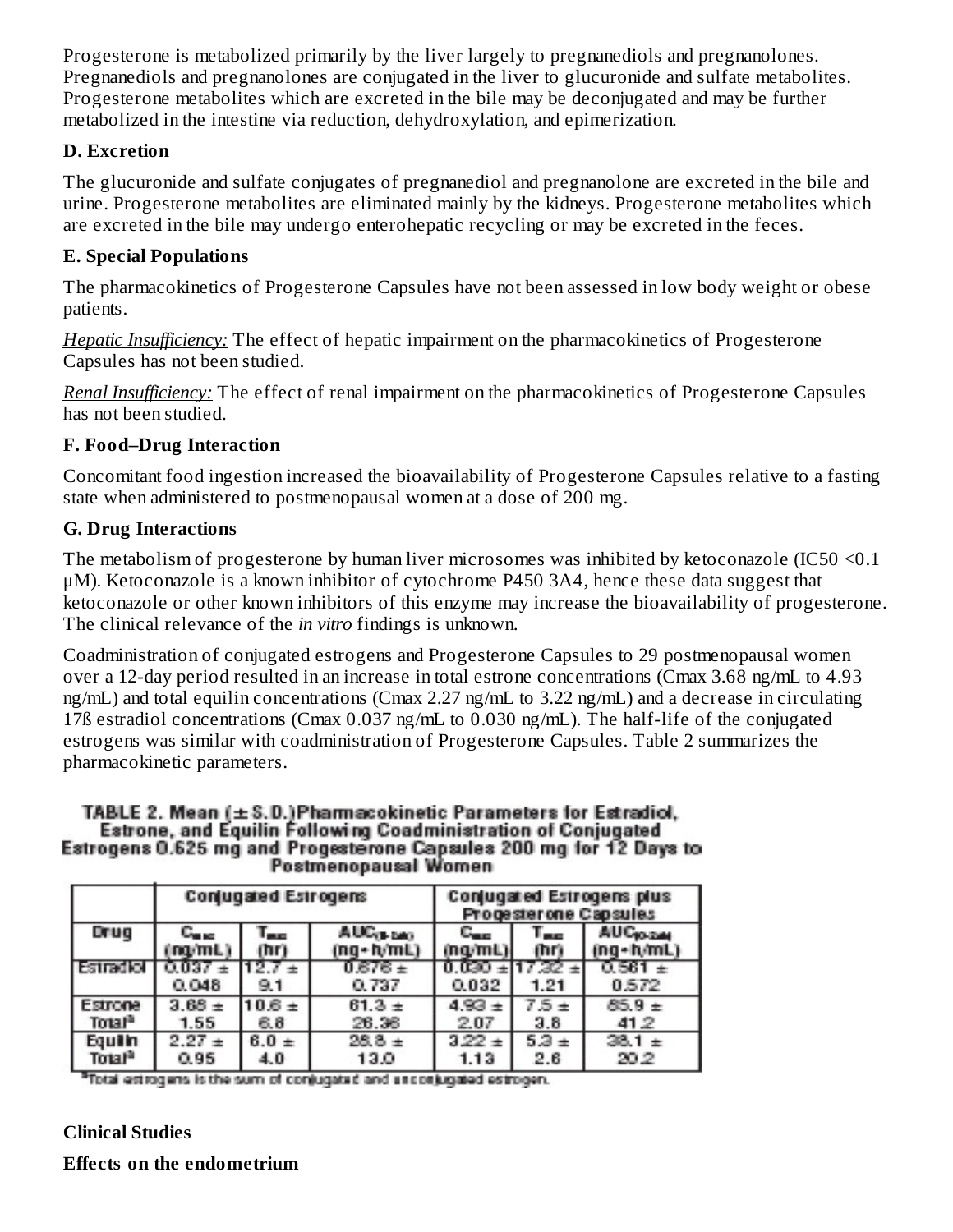In a randomized, double-blind clinical trial, 358 postmenopausal women, each with an intact uterus, received treatment for up to 36 months. The treatment groups were: Progesterone Capsules at the dose of 200 mg per day for 12 days per 28-day cycle in combination with conjugated estrogens 0.625 mg per day (n=120); conjugated estrogens 0.625 mg per day only (n=119); or placebo (n=119). The subjects in all three treatment groups were primarily Caucasian women (87 percent or more of each group). The results for the incidence of endometrial hyperplasia in women receiving up to 3 years of treatment are shown in Table 3. A comparison of the Progesterone Capsules plus conjugated estrogens treatment group to the conjugated estrogens only group showed a significantly lower rate of hyperplasia (6 percent combination product versus 64 percent estrogen alone) in the Progesterone Capsules plus conjugated estrogens treatment group throughout 36 months of treatment.

| <b>Endorse trial</b><br>Diagnosia |                                                                                      |   |                                            | <b>Treatment Group</b> |               |                                                                               |
|-----------------------------------|--------------------------------------------------------------------------------------|---|--------------------------------------------|------------------------|---------------|-------------------------------------------------------------------------------|
|                                   | Com ju g sészi<br>Extrogene 0.625 mg<br>+Progestarme<br>Capsules 200 mg<br>(optical) |   | Conjugated<br>Estrogens 0.625 mg<br>(1000) |                        | Placebe       |                                                                               |
|                                   | <b>Humber</b>                                                                        |   | <b>Humber</b>                              | ĸ.                     | <b>Humber</b> | ъ.<br>of patients of patients of patients of patients of patients of patients |
|                                   | $n = 117$                                                                            |   | $i = 115$                                  |                        | $n = 116$     |                                                                               |
| <b>HYPERPLASIA<sup>2</sup></b>    | 7                                                                                    | в | 74                                         | 64                     | э             | э                                                                             |
| Adamcarcinema                     | o                                                                                    | ٠ | ۰                                          | ٥                      |               |                                                                               |
| Atypical hyperplasta              |                                                                                      |   | 14                                         | 12                     | o             | ۰                                                                             |
| Complex hyperplasia.              | o                                                                                    | o | 27                                         | 23                     |               |                                                                               |
| Sinigle Hyperglasia               | в                                                                                    | 5 | 33                                         | 29                     |               |                                                                               |

| TABLE 3. Incidence of Endometrial Hyperplasia in Women |  |
|--------------------------------------------------------|--|
| Receiving 3 Years of Treatment                         |  |

Sated bate tavita tasal citikaan bennavbs ttek<sup>e</sup>

Adenocarcinoma:> atypica i hyperplas is > complex hyperplas is > simple hyperplasia

The times to diagnosis of endometrial hyperplasia over 36 months of treatment are shown in Figure 1. This figure illustrates graphically that the proportion of patients with hyperplasia was significantly greater for the conjugated estrogens group (64 percent) compared to the conjugated estrogens plus Progesterone Capsules group (6 percent).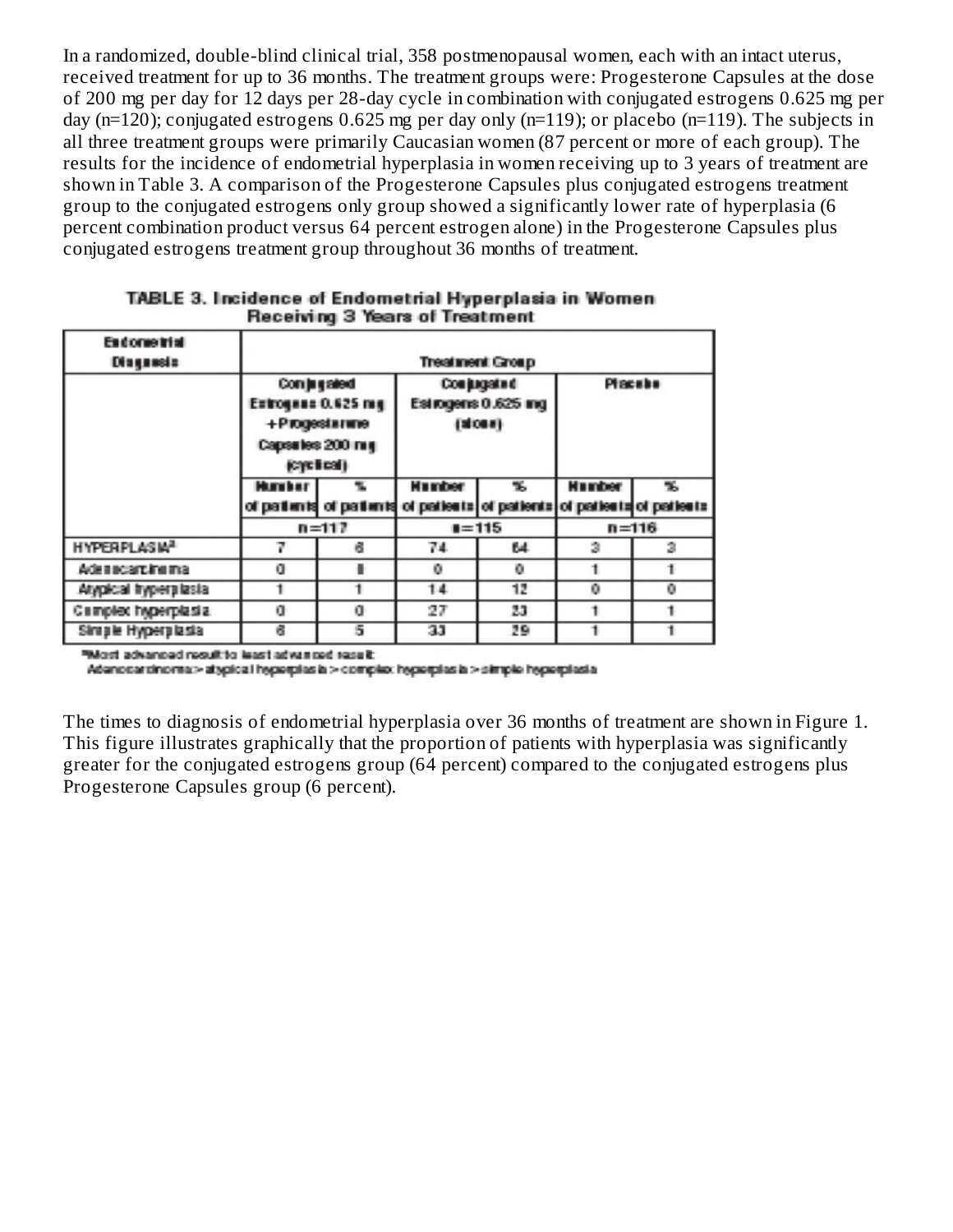

# FIGURE 1 Time to Hyperplasia in Women Receiving up to 36 Months of **Treatment**

The discontinuation rates due to hyperplasia over the 36 months of treatment are as shown in Table 4. For any degree of hyperplasia, the discontinuation rate for patients who received conjugated estrogens plus Progesterone Capsules was similar to that of the placebo only group, while the discontinuation rate for patients who received conjugated estrogens alone was significantly higher. Women who permanently discontinued treatment due to hyperplasia were similar in demographics to the overall study population.

|                                                                                             | --------                                                                         | of Treatment | ---- <i>------</i> ---------                                            |           |                |           |
|---------------------------------------------------------------------------------------------|----------------------------------------------------------------------------------|--------------|-------------------------------------------------------------------------|-----------|----------------|-----------|
| Most Advanced<br><b>Blogsy Reault</b><br>Through 36<br><b>Masths of</b><br><b>Treatment</b> | <b>Treatment Greep</b>                                                           |              |                                                                         |           |                |           |
|                                                                                             | <b>Compagnited</b><br><b>Estrogans</b><br>+Progesterone<br>Capados<br>(cyclical) |              | Compagneed<br>Entrogena<br>(81119)                                      |           | <b>Placebo</b> |           |
|                                                                                             |                                                                                  | $1 = 120$    |                                                                         | $n = 119$ |                | $1 = 119$ |
|                                                                                             | Munder                                                                           |              | <b>Humber</b>                                                           |           | <b>Humber</b>  |           |
|                                                                                             |                                                                                  |              | of patients of patients of patients in patients of patients of patients |           |                |           |
| A denoca rainomi a                                                                          | ۰                                                                                | о            |                                                                         |           |                |           |
| AIVDICal INDEPOIASIE                                                                        |                                                                                  |              | 10                                                                      |           |                |           |
| Campber hypervise is                                                                        |                                                                                  | o            | 91                                                                      | 18        |                |           |

Ŧ

 $13$ 

TABLE 4. Discontinuation Rate Due to Hyperglasia Over 36 Months.

#### **Effects on s econdary amenorrhea**

1

Simple hyperplasta

In a single-center, randomized, double-blind clinical study that included premenopausal women with secondary amenorrhea for at least 90 days, administration of 10 days of Progesterone Capsules therapy

ī

٠

 $\overline{11}$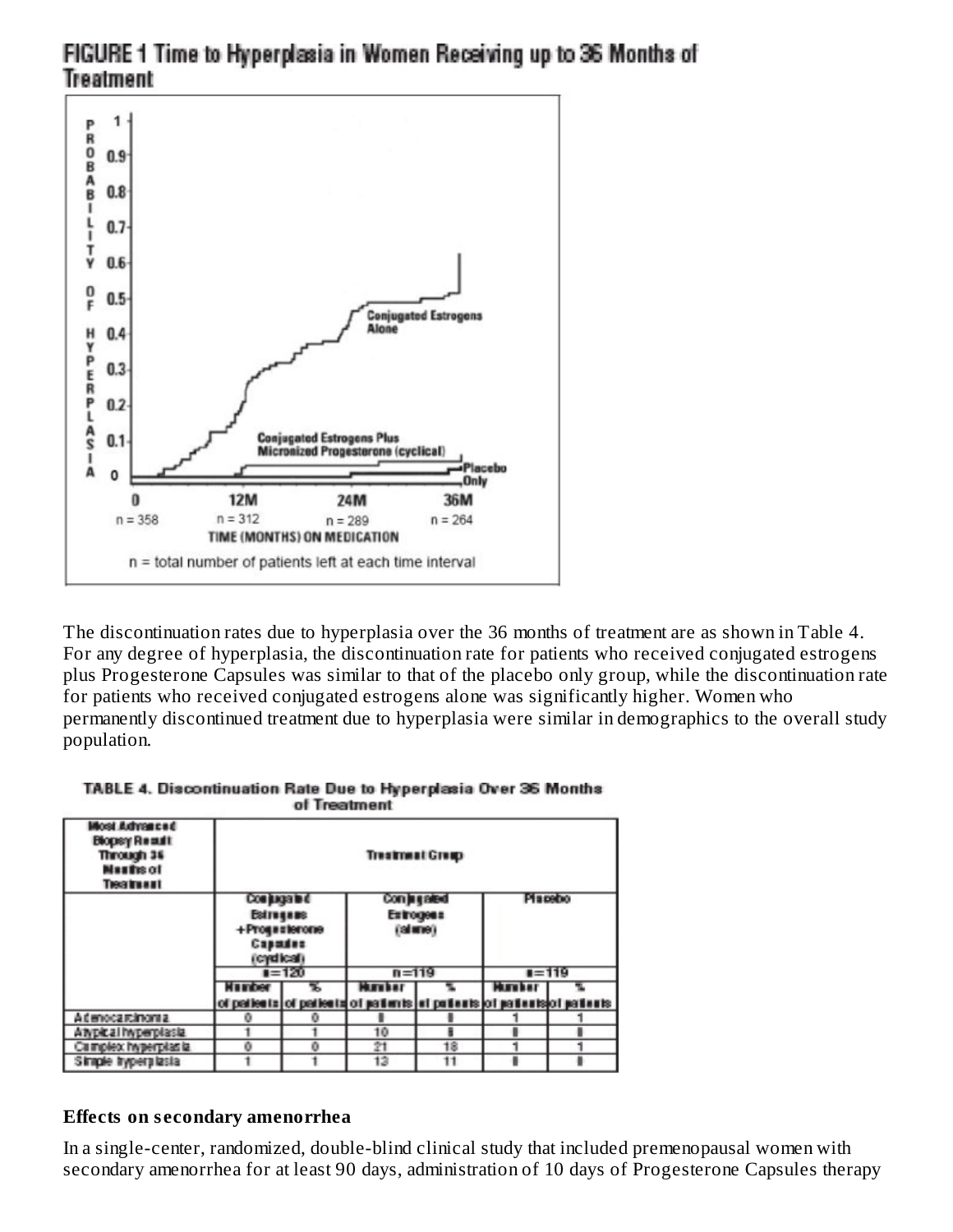resulted in 80 percent of women experiencing withdrawal bleeding within 7 days of the last dose of Progesterone Capsules, 300 mg per day (n=20), compared to 10 percent of women experiencing withdrawal bleeding in the placebo group (n=21).

In a multicenter, parallel-group, open label, postmarketing dosing study that included premenopausal women with secondary amenorrhea for at least 90 days, administration of 10 days of Progesterone Capsules during two 28-day treatment cycles, 300 mg per day (n=107) or 400 mg per day (n=99), resulted in 73.8 percent and 76.8 percent of women, respectively, experiencing withdrawal bleeding.

The rate of secretory transformation was evaluated in a multicenter, randomized, double-blind clinical study in estrogen-primed postmenopausal women. Progesterone Capsules administered orally for 10 days at 400 mg per day (n=22) induced complete secretory changes in the endometrium in 45 percent of women compared to 0 percent in the placebo group (n=23).

A second multicenter, parallel-group, open label postmarketing dosing study in premenopausal women with secondary amenorrhea for at least 90 days also evaluated the rate of secretory transformation. All subjects received daily oral conjugated estrogens over 3 consecutive 28-day treatment cycles and Progesterone Capsules, 300 mg per day (n=107) or 400 mg per day (n=99) for 10 days of each treatment cycle. The rate of complete secretory transformation was 21.5 percent and 28.3 percent, respectively.

## **Women's Health Initiative Studies**

The Women's Health Initiative (WHI) enrolled approximately 27,000 predominantly healthy postmenopausal women in two substudies to assess the risks and benefits of daily oral conjugated estrogens (CE) [0.625 mg] alone or in combination with medroxyprogesterone acetate (MPA) [2.5 mg] compared to placebo in the prevention of certain chronic diseases. The primary endpoint was the incidence of coronary heart disease [(CHD) defined as nonfatal myocardial infarction (MI), silent MI and CHD death], with invasive breast cancer as the primary adverse outcome. A "global index" included the earliest occurrence of CHD, invasive breast cancer, stroke, pulmonary embolism (PE), endometrial cancer (only in the CE plus MPA substudy), colorectal cancer, hip fracture, or death due to other cause. These sub studies did not evaluate the effects of CE-alone or CE plus MPA on menopausal symptoms.

#### *WHI Estrogen Plus Progestin Substudy*

The WHI estrogen plus progestin substudy was stopped early. According to the predefined stopping rule, after an average follow-up of 5.6 years of treatment, the increased risk of breast cancer and cardiovascular events exceeded the specified benefits included in the "global index." The absolute excess risk of events in the "global index" was 19 per 10,000 women-years.

For those outcomes included in the WHI "global index" that reached statistical significance after 5.6 years of follow-up, the absolute excess risks per 10,000 women-years in the group treated with CE plus MPA were 7 more CHD events, 8 more strokes, 10 more PEs, and 8 more invasive breast cancers, while the absolute risk reductions per 10,000 women-years were 6 fewer colorectal cancers and 5 fewer hip fractures.

Results of the estrogen plus progestin substudy, which included 16,608 women (average 63 years of age, range 50 to 79; 83.9 percent White, 6.8 percent Black, 5.4 percent Hispanic, 3.9 percent Other) are presented in Table 5. These results reflect centrally adjudicated data after an average follow-up of 5.6 years.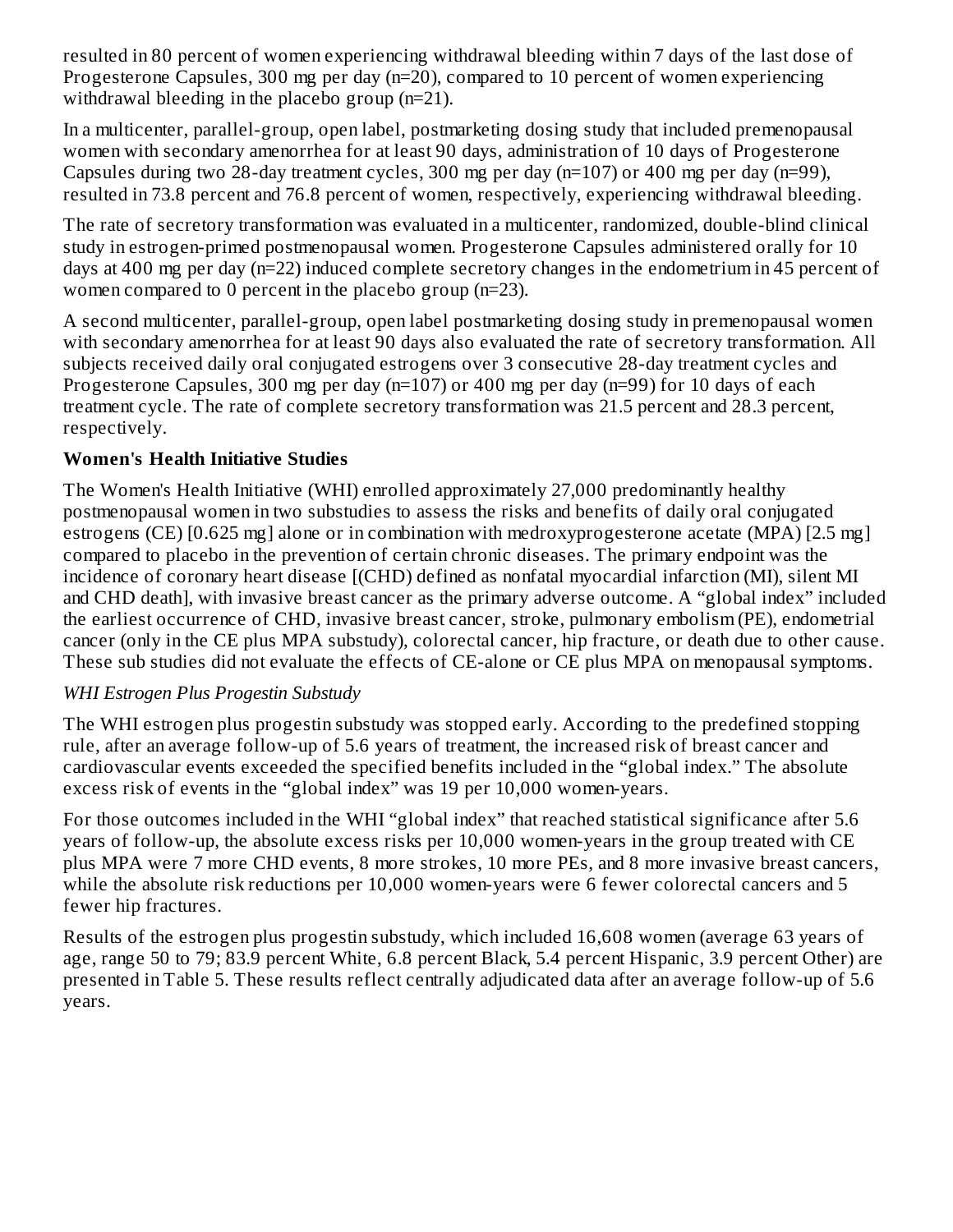| Event                             | <b>Relative Risk</b><br><b>CE/MPA versus</b><br>Placebo<br>$(95\% \; nCl^*)$ | CEMPA<br>$n = 8.506$ $n = 8.102$<br>Absolute Risk per<br>10,000 Women-years | Placebo        |
|-----------------------------------|------------------------------------------------------------------------------|-----------------------------------------------------------------------------|----------------|
| CHD events                        | 1.23 (0.99-1.53)                                                             | 41                                                                          | 34             |
| Non-tatal MI                      | 1.28 (1.00-1.63)                                                             | 31                                                                          | 25             |
| CHD death                         | $1.10$ (0.70-1.75)                                                           | 8                                                                           | я              |
| All stroke                        | 1.31 (1.03-1.93)                                                             | 33                                                                          | 25             |
| <b>Echamic stroke</b>             | 1.44 (1.09-1.90)                                                             | 26                                                                          | 18             |
| Deep vein thrombosis <sup>d</sup> | 1.95 (1.43-2.67)                                                             | 26                                                                          | 13             |
| Pulmonary embolism                | 2.13 (1.45-3.11)                                                             | 18                                                                          | g              |
| Invasive breast cancer *          | 1.24 (1.01-1.54)                                                             | 41                                                                          | 33             |
| Colorectal cancer                 | $0.61(0.42 - 0.87)$                                                          | 10                                                                          | 16             |
| Endometrial cancer <sup>®</sup>   | 0.81 (0.48-1.36)                                                             | 6                                                                           | $\overline{I}$ |
| Cervical cancer <sup>d</sup>      | 1.44 (0.47-4.42)                                                             | 2                                                                           |                |
| Hip fracture                      | $0.67(0.47-0.96)$                                                            | 11                                                                          | 16             |
| Vertebral fractures <sup>d</sup>  | $0.65(0.46-0.92)$                                                            | 11                                                                          | 17             |
| Lower arm/wrist fractures d       | $0.71$ $(0.59 - 0.85)$                                                       | 44                                                                          | 62             |
| Total fractures <sup>d</sup>      | $0.76(0.69 - 0.83)$                                                          | 152                                                                         | 199            |
| Overall mortality <sup>1</sup>    | 1.00 (0.83-1.19)                                                             | 52                                                                          | 52             |
| Global Index 9                    | $1.13(1.02 - 1.25)$                                                          | 184                                                                         | 165            |

TABLE 5. Relative and Absolute Risk Seen in the Estrogen Plus Progestin Substudy of WHI at an Average of 5.6 Years\*A

a Adapted from numerous WHI publications. WHI publications can be viewed at www.nhlbi.nih.gov/whi.

b Results are based on centrally adjudicated data..

c Nominal confidence intervals unadjusted for multiple looks and multiple comparisons..

d Not included in Global Index..

e Includes metastatic and non-metastatic breast cancer with the exception of *in situ* breast cancer..

f All deaths, except from breast or colorectal cancer, definite or probable CHD, PE or cerebrovascular disease..

g A subset of the events was combined in a "global index" defined as the earliest occurrence of CHD events, invasive breast cancer, stroke, pulmonary embolism, endometrial cancer, colorectal cancer, hip fracture, or death due to other causes.

Timing of the initiation of estrogen plus progestin therapy relative to the start of menopause may affect the overall risk benefit profile. The WHI estrogen plus progestin substudy stratified for age showed in women 50 to 59 years of age a non-significant trend toward reducing risk of overall mortality [hazard ratio (HR) 0.69 (95 percent CI, 0.44-1.07)].

## **Women's Health Initiative Memory Study**

The estrogen plus progestin Women's Health Initiative Memory Study (WHIMS), an ancillary study of WHI, enrolled 4,532 predominantly healthy postmenopausal women 65 years of age and older (47 percent were 65 to 69 years of age; 35 percent were 70 to 74 years of age; and 18 percent were 75 years of age and older) to evaluate the effects of daily CE (0.625 mg) plus MPA (2.5 mg) on the incidence of probable dementia (primary outcome) compared to placebo.

After an average follow-up of 4 years, the relative risk of probable dementia for CE plus MPA versus placebo was 2.05 (95 percent CI, 1.21 – 3.48). The absolute risk of probable dementia for CE plus MPA versus placebo was 45 versus 22 per 10,000 women-years. Probable dementia as defined in this study included Alzheimer's disease (AD), vascular dementia (VaD) and mixed type (having features of both AD and VaD). The most common classification of probable dementia in the treatment group and the placebo group was AD. Since the ancillary study was conducted in women 65 to 79 years of age, it is unknown whether these findings apply to younger postmenopausal women. (See **WARNINGS, Probable dementia** and **PRECAUTIONS, Geriatric Us e**.)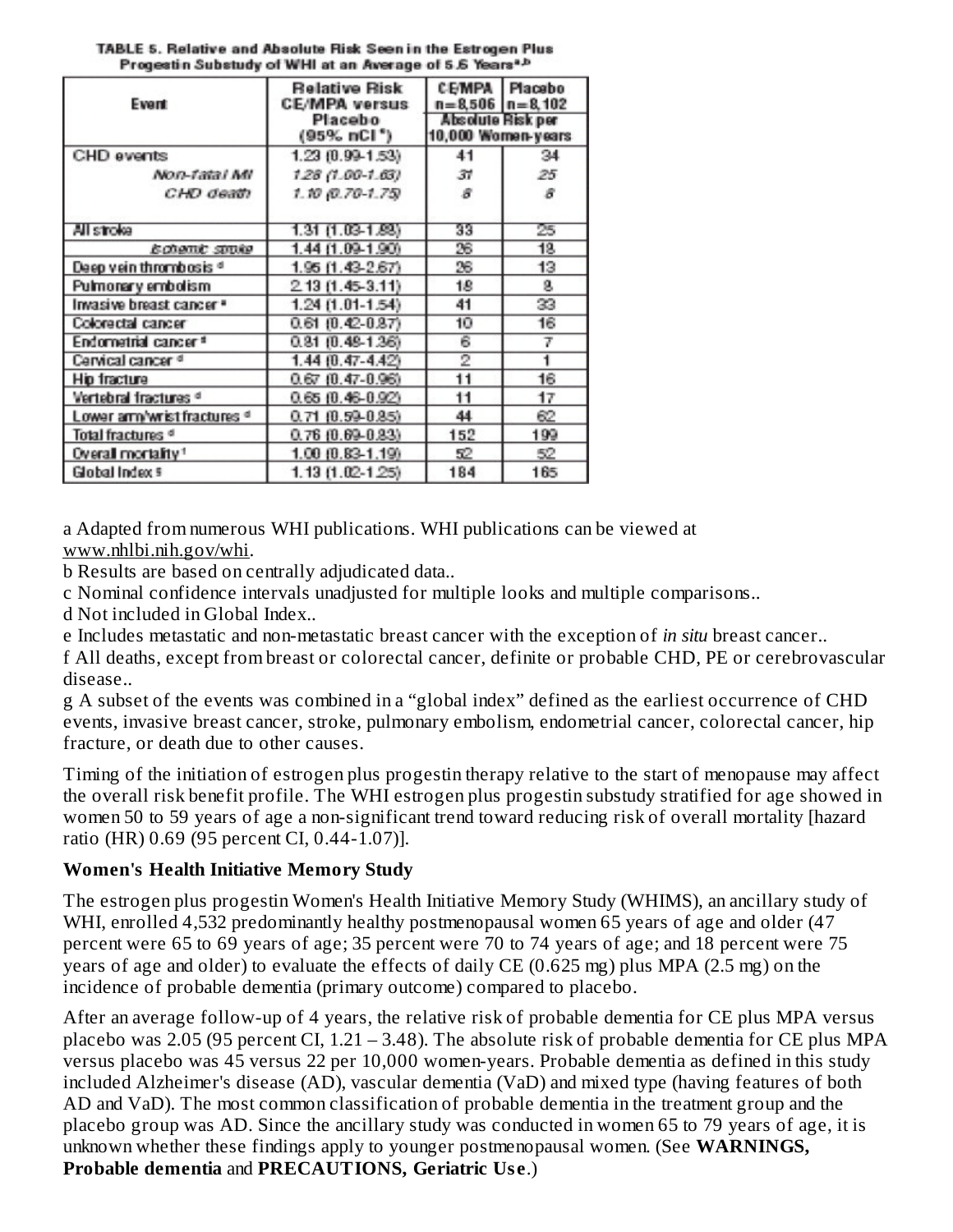### **INDICATIONS AND USAGE**

Progesterone Capsules are indicated for use in the prevention of endometrial hyperplasia in nonhysterectomized postmenopausal women who are receiving conjugated estrogens tablets. They are also indicated for use in secondary amenorrhea.

## **CONTRAINDICATIONS**

Progesterone Capsules should not be used in women with any of the following conditions:

- 1. **Progesterone Capsules should not be us ed in patients with known hypers ensitivity to its ingredients. Progesterone Capsules contain peanut oil and should never be us ed by patients allergic to peanuts.**
- 2. Undiagnosed abnormal genital bleeding.
- 3. Known, suspected, or history of breast cancer.
- 4. Active deep vein thrombosis, pulmonary embolism or history of these conditions.
- 5. Active arterial thromboembolic disease (for example, stroke and myocardial infarction), or a history of these conditions.
- 6. Known liver dysfunction or disease.
- 7. Known or suspected pregnancy.

## **WARNINGS**

### See **BOXED WARNING.**

### **1. Cardiovas cular disorders**

An increased risk of pulmonary embolism, deep vein thrombosis (DVT), stroke, and myocardial infarction has been reported with estrogen plus progestin therapy. Should any of these occur or be suspected, estrogen with progestin therapy should be discontinued immediately.

Risk factors for arterial vascular disease (for example, hypertension, diabetes mellitus, tobacco use, hypercholesterolemia, and obesity) and/or venous thromboembolism (for example, personal history or family history of venous thromboembolism [VTE], obesity, and systemic lupus erythematosus) should be managed appropriately.

#### *a. Stroke*

In the Women's Health Initiative (WHI) estrogen plus progestin substudy, a statistically significant increased risk of stroke was reported in women 50 to 79 years of age receiving daily CE (0.625 mg) plus MPA (2.5 mg) compared to women in the same age group receiving placebo (33 versus 25 per 10,000 women-years). The increase in risk was demonstrated after the first year and persisted. (See **CLINICAL STUDIES**.) Should a stroke occur or be suspected, estrogen plus progestin therapy should be discontinued immediately.

#### *b. Coronary Heart Disease*

In the WHI estrogen plus progestin substudy, there was a statistically non-significant increased risk of coronary heart disease (CHD) events (defined as nonfatal myocardial infarction [MI], silent MI, or CHD death) reported in women receiving daily CE (0.625 mg) plus MPA (2.5 mg) compared to women receiving placebo (41 versus 34 per 10,000 women-years). An increase in relative risk was demonstrated in year 1 and a trend toward decreasing relative risk was reported in years 2 through 5. (See **CLINICAL STUDIES.**)

In postmenopausal women with documented heart disease ( $n = 2,763$ , average age 66.7 years), in a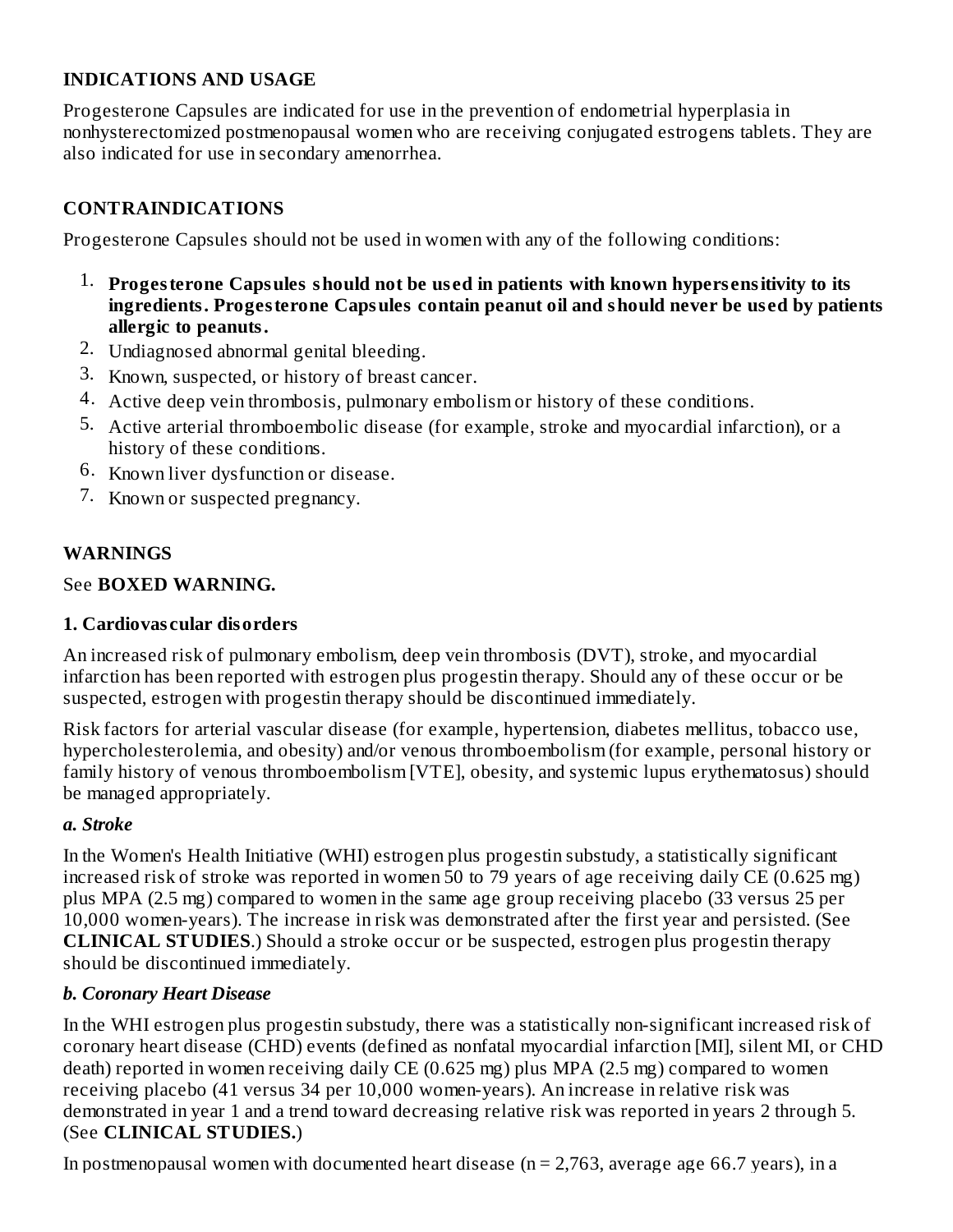controlled clinical trial of secondary prevention of cardiovascular disease (Heart and Estrogen/Progestin Replacement Study [HERS]), treatment with daily CE (0.625 mg) plus MPA (2.5 mg) demonstrated no cardiovascular benefit. During an average follow-up of 4.1 years, treatment with CE plus MPA did not reduce the overall rate of CHD events in postmenopausal women with established coronary heart disease. There were more CHD events in the CE plus MPA-treated group than in the placebo group in year 1, but not during the subsequent years. Two thousand three hundred and twenty one (2,321) women from the original HERS trial agreed to participate in an open-label extension of HERS, HERS II. Average follow-up in HERS II was an additional 2.7 years, for a total of 6.8 years overall. Rates of CHD events were comparable among women in the CE plus MPA group and the placebo group in HERS, HERS II, and overall.

### *c. Venous Thromboembolism (VTE)*

In the WHI estrogen plus progestin substudy, a statistically significant 2-fold greater rate of VTE (DVT and pulmonary embolism [PE]) was reported in women receiving daily CE (0.625 mg) plus MPA (2.5 mg) compared to women receiving placebo (35 versus 17 per 10,000 women-years). Statistically significant increases in risk for both DVT (26 versus 13 per 10,000 women-years) and PE (18 versus 8 per 10,000 women-years) were also demonstrated. The increase in VTE risk was demonstrated during the first year and persisted. (See **CLINICAL STUDIES**.) Should a VTE occur or be suspected, estrogen plus progestin therapy should be discontinued immediately.

If feasible, estrogens with progestins should be discontinued at least 4 to 6 weeks before surgery of the type associated with an increased risk of thromboembolism, or during periods of prolonged immobilization.

## **2. Malignant neoplasms**

### **a. Breast cancer**

The most important randomized clinical trial providing information about breast cancer in estrogen plus progestin users is the Women's Health Initiative (WHI) substudy of daily CE (0.625 mg) plus MPA (2.5 mg). After a mean follow-up of 5.6 years, the estrogen plus progestin substudy reported an increased risk of invasive breast cancer in women who took daily CE plus MPA. In this substudy, prior use of estrogen-alone or estrogen plus progestin therapy was reported by 26 percent of the women. The relative risk of invasive breast cancer was 1.24 (95 percent nCI, 1.01-1.54), and the absolute risk was 41 versus 33 cases per 10,000 women-years, for CE plus MPA compared with placebo.

Among women who reported prior use of hormone therapy, the relative risk of invasive breast cancer was 1.86, and the absolute risk was 46 versus 25 cases per 10,000 women-years, for estrogen plus progestin compared with placebo. Among women who reported no prior use of hormone therapy, the relative risk of invasive breast cancer was 1.09, and the absolute risk was 40 versus 36 cases per 10,000 women-years for CE plus MPA compared with placebo. In the same substudy, invasive breast cancers were larger, were more likely to be node positive, and were diagnosed at a more advanced stage in the CE (0.625 mg) plus MPA (2.5 mg) group compared with the placebo group. Metastatic disease was rare, with no apparent difference between the two groups. Other prognostic factors such as histologic subtype, grade and hormone receptor status did not differ between the groups. (See **CLINICAL STUDIES**.)

Consistent with the WHI clinical trials, observational studies have also reported an increased risk of breast cancer for estrogen plus progestin therapy, and a smaller increased risk for estrogen-alone therapy, after several years of use. The risk increased with duration of use, and appeared to return to baseline over about 5 years after stopping treatment (only the observational studies have substantial data on risk after stopping). Observational studies also suggest that the risk of breast cancer was greater, and became apparent earlier, with estrogen plus progestin therapy as compared to estrogen-alone therapy. However, these studies have not generally found significant variation in the risk of breast cancer among different estrogen plus progestin combinations, doses, or routes of administration.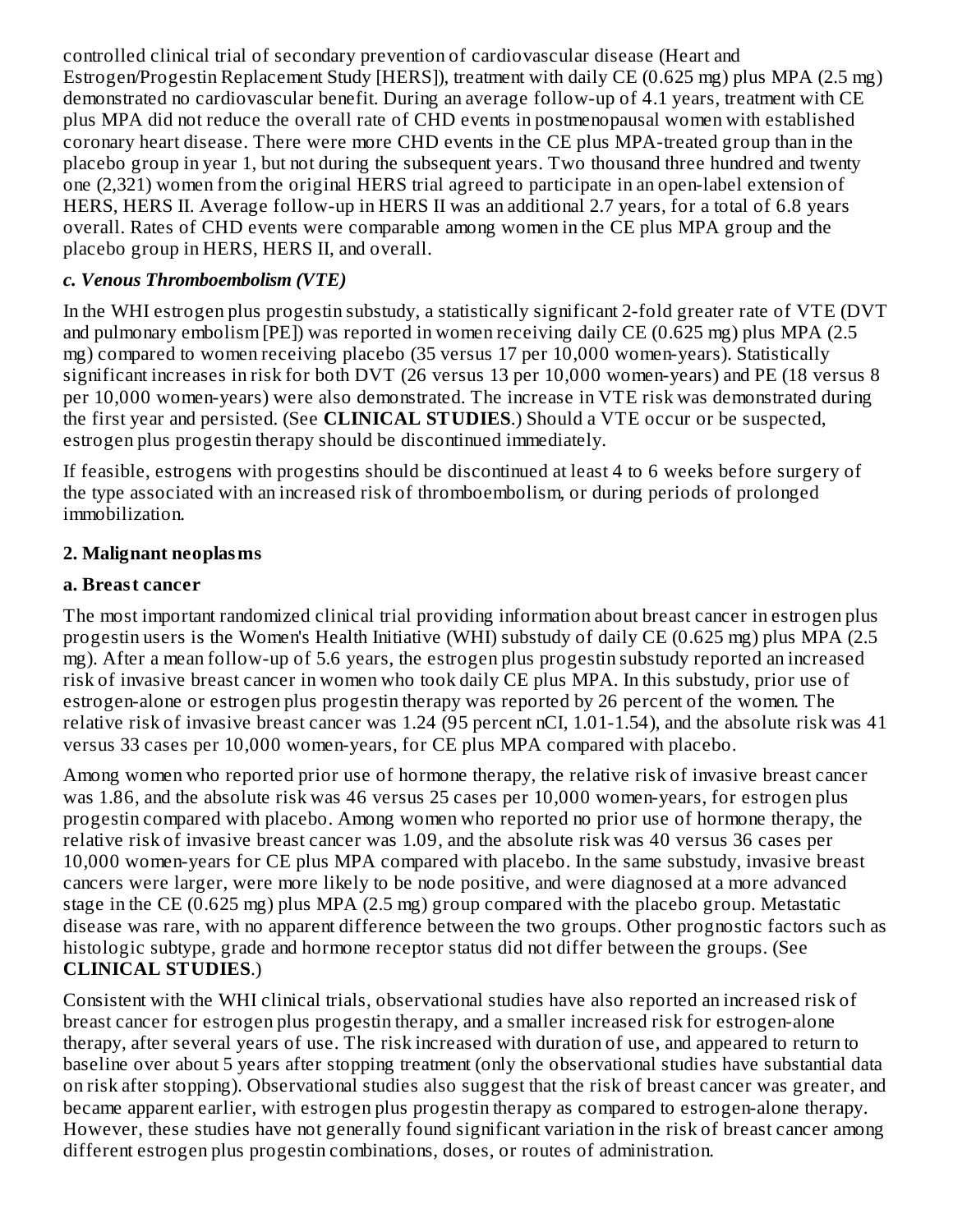The use of estrogen plus progestin has been reported to result in an increase in abnormal mammograms requiring further evaluation. All women should receive yearly breast examinations by a healthcare provider and perform monthly breast self-examinations. In addition, mammography examinations should be scheduled based on patient age, risk factors, and prior mammogram results.

### **b. Endometrial Cancer**

An increased risk of endometrial cancer has been reported with the use of unopposed estrogen therapy in a woman with a uterus. The reported endometrial cancer risk among unopposed estrogen users is about 2 to 12 times greater than in non-users, and appears dependent on duration of treatment and on estrogen dose. Most studies show no significant increased risk associated with the use of estrogens for less than 1 year. The greatest risk appears associated with prolonged use, with increased risks of 15- to 24-fold for 5 to 10 years or more and this risk has been shown to persist for at least 8 to 15 years after estrogen therapy is discontinued.

Clinical surveillance of all women using estrogen plus progestin therapy is important. Adequate diagnostic measures, including directed or random endometrial sampling when indicated, should be undertaken to rule out malignancy in all cases of undiagnosed persistent or recurring abnormal genital bleeding. There is no evidence that the use of natural estrogens results in a different endometrial risk profile than synthetic estrogens of equivalent estrogen dose. Adding a progestin to estrogen therapy in postmenopausal women has been shown to reduce the risk of endometrial hyperplasia, which may be a precursor to endometrial cancer.

#### **c. Ovarian Cancer**

The WHI estrogen plus progestin substudy reported a statistically non-significant increased risk of ovarian cancer. After an average follow-up of 5.6 years, the relative risk for ovarian cancer for CE plus MPA versus placebo was 1.58 (95 percent nCI, 0.77 – 3.24). The absolute risk for CE plus MPA versus placebo was 4 versus 3 cases per 10,000 women-years. In some epidemiologic studies, the use of estrogen plus progestin and estrogen-only products, in particular for 5 or more years, has been associated with an increased risk of ovarian cancer. However, the duration of exposure associated with increased risk is not consistent across all epidemiologic studies and some report no association.

#### **3. Probable Dementia**

In the estrogen plus progestin Women's Health Initiative Memory Study (WHIMS), an ancillary study of WHI, a population of 4,532 postmenopausal women 65 to 79 years of age was randomized to daily CE  $(0.625 \text{ mg})$  plus MPA  $(2.5 \text{ mg})$  or placebo.

In the WHIMS estrogen plus progestin ancillary study, after an average follow-up of 4 years, 40 women in the CE plus MPA group and 21 women in the placebo group were diagnosed with probable dementia. The relative risk of probable dementia for estrogen plus progestin versus placebo was 2.05 (95 percent CI 1.21– 3.48). The absolute risk of probable dementia for CE plus MPA versus placebo was 45 versus 22 cases per 10,000 women-years. It is unknown whether these findings apply to younger postmenopausal women. (See **CLINICAL STUDIES** and **PRECAUTIONS, Geriatric Us e**.)

#### **4. Vision abnormalities**

Retinal vascular thrombosis has been reported in patients receiving estrogen. Discontinue estrogen plus progestin therapy pending examination if there is sudden partial or complete loss of vision, or if there is a sudden onset of proptosis, diplopia or migraine. If examination reveals papilledema or retinal vascular lesions, estrogen plus progestin therapy should be permanently discontinued.

#### **PRECAUTIONS**

#### **A. General**

## **1. Addition of a progestin when a woman has not had a hysterectomy**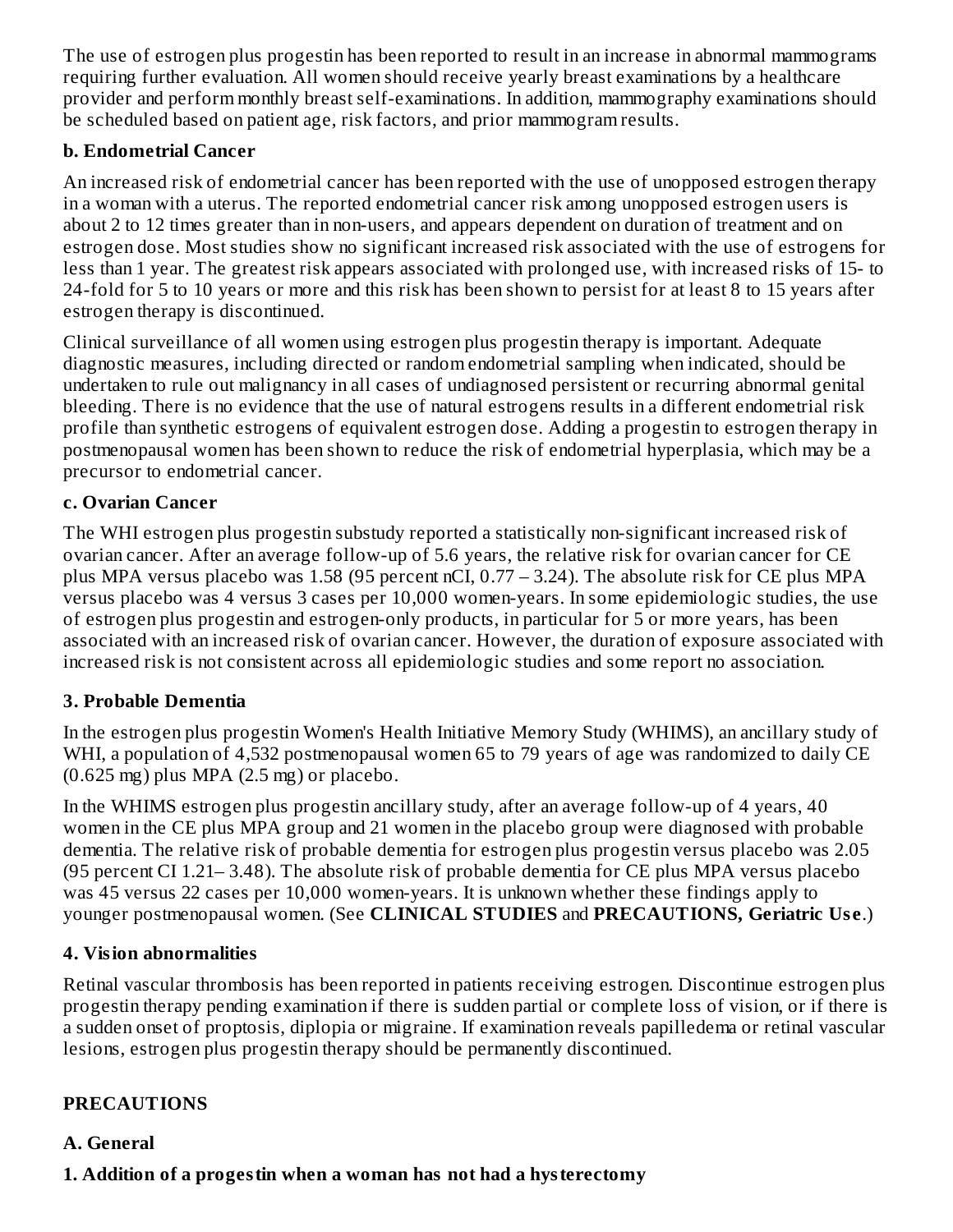Studies of the addition of a progestin for 10 or more days of a cycle of estrogen administration, or daily with estrogen in a continuous regimen, have reported a lowered incidence of endometrial hyperplasia than would be induced by estrogen treatment alone. Endometrial hyperplasia may be a precursor to endometrial cancer.

There are, however, possible risks that may be associated with the use of progestins with estrogens compared with estrogen-alone regimens. These include an increased risk of breast cancer.

## **2. Fluid Retention**

Progesterone may cause some degree of fluid retention. Women with conditions that might be influenced by this factor, such as cardiac or renal dysfunction, warrant careful observation.

## **3. Dizziness and Drowsiness**

Progesterone Capsules may cause transient dizziness and drowsiness and should be used with caution when driving a motor vehicle or operating machinery. Progesterone Capsules should be taken as a single daily dose at bedtime.

## **B. Patient Information**

# **General: This product contains peanut oil and should not be us ed if you are allergic to peanuts.**

Physicians are advised to discuss the contents of the Patient Information leaflet with patients for whom they prescribe Progesterone Capsules.

# **C. Drug-Laboratory Test Interactions**

The following laboratory results may be altered by the use of estrogen plus progestin therapy:

- Increased sulfobromophthalein retention and other hepatic function tests.
- Coagulation tests: increase in prothrombin factors VII, VIII, IX and X.
- Pregnanediol determination.
- Thyroid function: increase in PBI, and butanol extractable protein bound iodine and decrease in T3 uptake values.

# **D. Carcinogenesis, Mutagenesis, Impairment of Fertility**

Progesterone has not been tested for carcinogenicity in animals by the oral route of administration. When implanted into female mice, progesterone produced mammary carcinomas, ovarian granulosa cell tumors and endometrial stromal sarcomas. In dogs, long-term intramuscular injections produced nodular hyperplasia and benign and malignant mammary tumors. Subcutaneous or intramuscular injections of progesterone decreased the latency period and increased the incidence of mammary tumors in rats previously treated with a chemical carcinogen.

Progesterone did not show evidence of genotoxicity in *in vitro* studies for point mutations or for chromosomal damage. *In vivo* studies for chromosome damage have yielded positive results in mice at oral doses of 1000 mg/kg and 2000 mg/kg. Exogenously administered progesterone has been shown to inhibit ovulation in a number of species and it is expected that high doses given for an extended duration would impair fertility until the cessation of treatment.

# **E. Pregnancy**

Progesterone Capsules should not be used during pregnancy. (See **CONTRAINDICATIONS**.)

Pregnancy Category B: Reproductive studies have been performed in mice at doses up to 9 times the human oral dose, in rats at doses up to 44 times the human oral dose, in rabbits at a dose of 10 mcg/day delivered locally within the uterus by an implanted device, in guinea pigs at doses of approximately one-half the human oral dose and in rhesus monkeys at doses approximately the human dose, all based on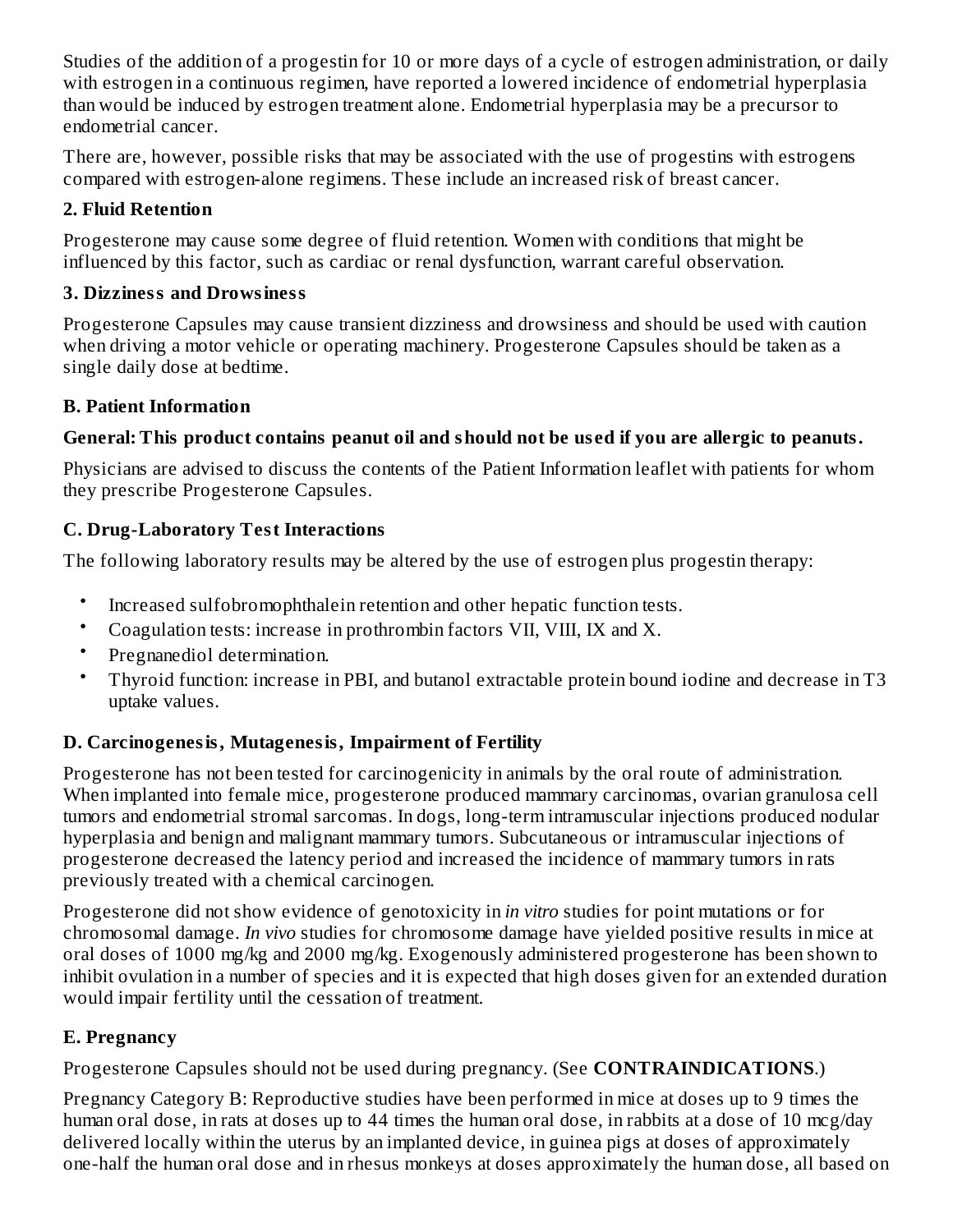body surface area, and have revealed little or no evidence of impaired fertility or harm to the fetus due to progesterone.

## **F. Nursing Women**

Detectable amounts of progestin have been identified in the milk of nursing women receiving progestins. Caution should be exercised when Progesterone Capsules are administered to a nursing woman.

# **G. Pediatric Us e**

Progesterone Capsules are not indicated in children. Clinical studies have not been conducted in the pediatric population.

# **H. Geriatric Us e**

There have not been sufficient numbers of geriatric women involved in clinical studies utilizing Progesterone Capsules to determine whether those over 65 years of age differ from younger subjects in their response to Progesterone Capsules.

## *The Women's Health Initiative Study*

In the Women's Health Initiative (WHI) estrogen plus progestin substudy (daily CE [0.625 mg] plus MPA [2.5 mg] versus placebo), there was a higher relative risk of nonfatal stroke and invasive breast cancer in women greater than 65 years of age. (See **CLINICAL STUDIES** and **WARNINGS, Cardiovas cular disorders** and **Malignant neoplasms**.)

## *The Women's Health Initiative Memory Study*

In the Women's Health Initiative Memory Study (WHIMS) of postmenopausal women 65 to 79 years of age, there was an increased risk of developing probable dementia in the estrogen plus progestin ancillary study when compared to placebo. (See **CLINICAL STUDIES** and **WARNINGS, Probable dementia**.)

# **ADVERSE REACTIONS**

# See **BOXED WARNING, WARNINGS** and **PRECAUTIONS.**

Because clinical trials are conducted under widely varying conditions, adverse reaction rates observed in the clinical trials of a drug cannot be directly compared to rates in the clinical trials of another drug and may not reflect the rates observed in practice.

In a multicenter, randomized, double-blind, placebo-controlled clinical trial, the effects of Progesterone Capsules on the endometrium was studied in a total of 875 postmenopausal women. Table 6 lists adverse reactions greater than or equal to 2 percent of women who received cyclic Progesterone Capsules 200 mg daily (12 days per calendar month cycle) with 0.625 mg conjugated estrogens or placebo.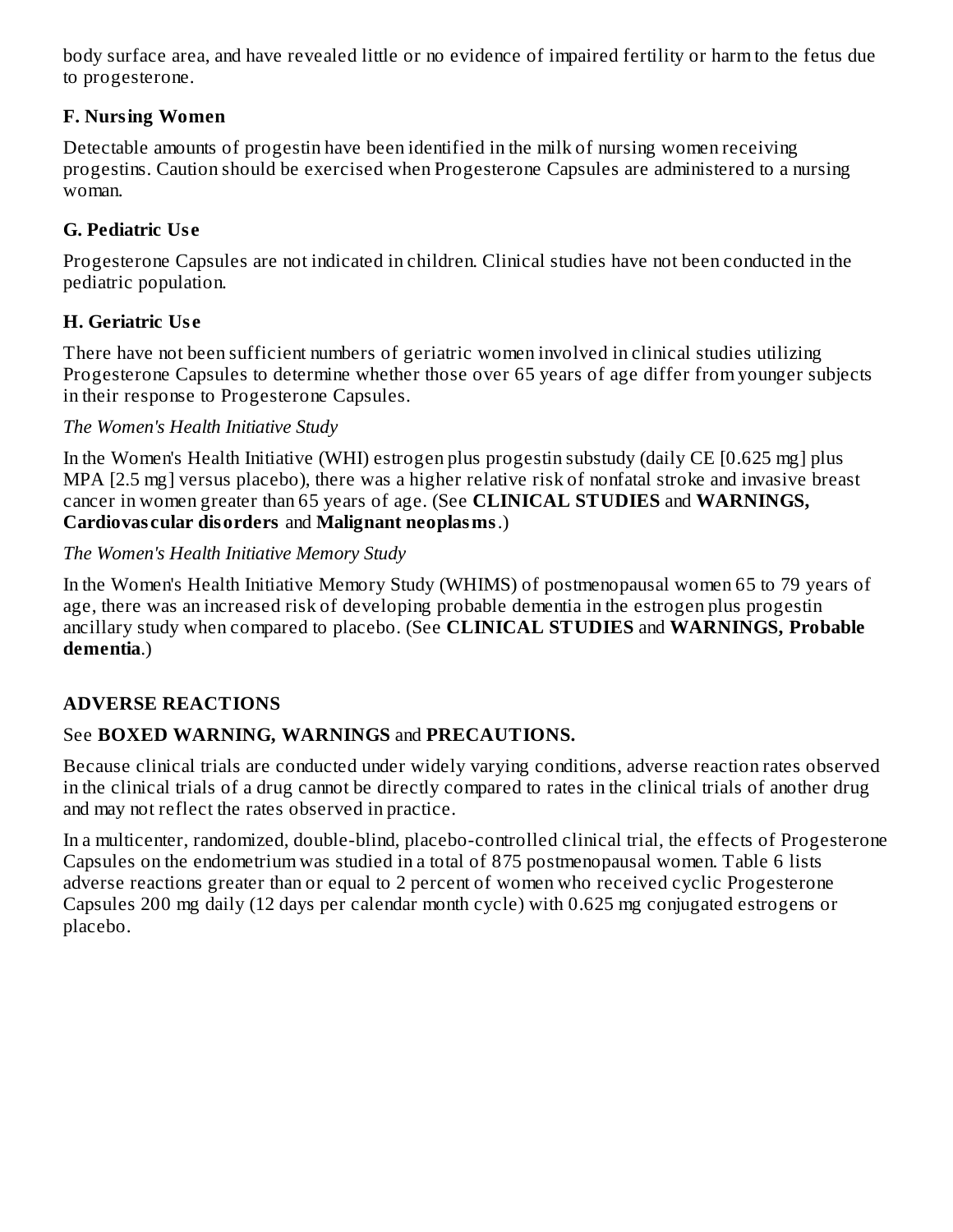## TABLE 6. Adverse Reactions  $(>=2\%)$  Reported in an 875 Patient Placebo-Controlled Trial in Postmenopausal Women Over a 3-Year Period [Percentage (%) of Patients Reporting]

|                                 | Progesterone Capsules<br>200 mg with |           |
|---------------------------------|--------------------------------------|-----------|
|                                 | <b>Conjugated Estrogens</b>          | Placebo   |
|                                 | 0.625 <sub>mg</sub>                  |           |
|                                 | $(n=178)$                            | $(n=174)$ |
| Headache                        | 31                                   | 27        |
| <b>Breast Tenderness</b>        | 27                                   | 6         |
| Joint Pain                      | 20                                   | 29        |
| Depression                      | 19                                   | 12        |
| <b>Dizziness</b>                | 15                                   | g         |
| Abdominal Bloating              | 12                                   | 5         |
| <b>Hot Flashes</b>              | 11                                   | 35        |
| Urinary Problems                | 11                                   | g         |
| Abdominal Pain                  | 10                                   | 10        |
| <b>Vaginal Discharge</b>        | 10                                   | 3         |
| Nausea/Vomiting                 | 8                                    | 7         |
| Worry                           | 8                                    | 4         |
| Chest Pain                      | 7                                    | 5         |
| Diarrhea                        |                                      | 4         |
| Night Sweats                    |                                      | 17        |
| Breast Pain                     | 6                                    | 2         |
| Swelling of Hands and Feet      | 6                                    | ğ         |
| <b>Vaginal Dryness</b>          | 6                                    | 10        |
| Constipation                    | 3                                    | 2         |
| Breast Carcinoma                | 2                                    | <1        |
| <b>Breast Excisional Biopsy</b> | $\overline{2}$                       | <1        |
| Cholecystectomy                 | 9                                    | <1        |

## **Effects on Secondary Amenorrhea**

In a multicenter, randomized, double-blind, placebo-controlled clinical trial, the effects of Progesterone on secondary amenorrhea was studied in 49 estrogen-primed postmenopausal women. Table 7 lists adverse reactions greater than or equal to 5 percent of women who received Progesterone capsules or placebo.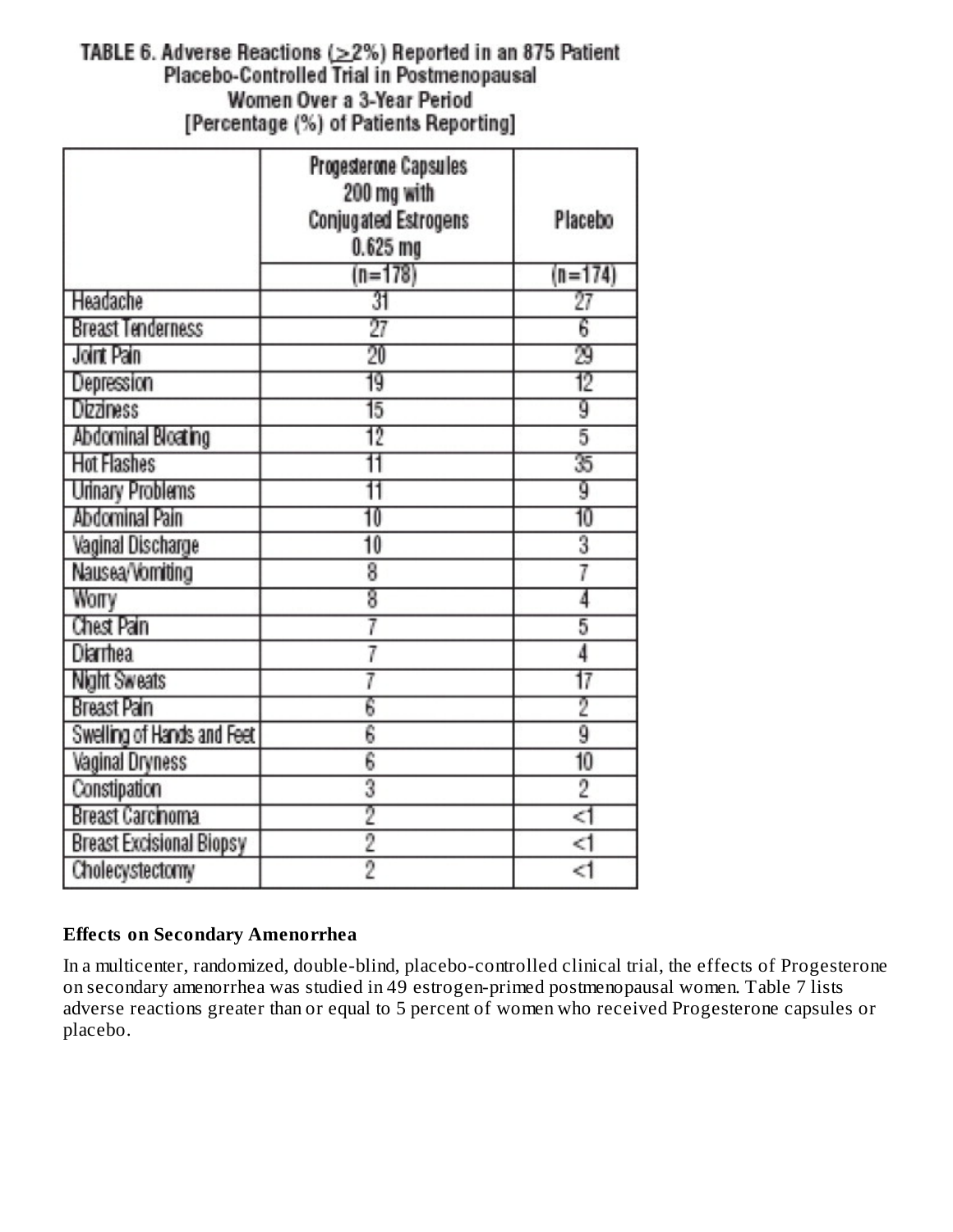# TABLE 7. Adverse Reactions (>5%) Reported in Patients Using 400 mg/day in a Placebo-Controlled Trial in Estrogen-Primed Postmenopausal Women

|                                 | Progesterone<br>Capsules 400 mg | Placebo  |
|---------------------------------|---------------------------------|----------|
| <b>Adverse Experience</b>       | $n = 25$                        | $n = 24$ |
|                                 | Percentage (%) of Patients      |          |
| Fatigue                         | 8                               |          |
| Headache                        | 16                              |          |
| Dizziness                       | 24                              |          |
| Abdominal Distention (Bloating) | 8                               | 8        |
| Abdominal Pain (Cramping)       | 20                              | 13       |
| <b>Diarrhea</b>                 | 8                               |          |
| Nausea                          | 8                               | Ô        |
| Back Pain                       | 8                               | 8        |
| Musculoskeletal Pain            | 12                              |          |
| <b>Initability</b>              | 8                               |          |
| <b>Breat Pain</b>               | 16                              | 8        |
| <b>Infection Viral</b>          | 12                              |          |
| Coughing                        | 8                               |          |

In a multicenter, parallel-group, open label postmarketing dosing study consisting of three consecutive 28 day treatment cycles, 220 premenopausal women with secondary amenorrhea were randomized to receive daily conjugated estrogens therapy (0.625 mg conjugated estrogens) and Progesterone Capsules, 300 mg per day (n=113) or Progesterone Capsules, 400 mg per day (n=107) for 10 days of each treatment cycle. Overall, the most frequently reported treatment-emergent adverse reactions, reported in greater than or equal to 5 percent of subjects, were nausea, fatigue, vaginal mycosis, nasopharyngitis, upper respiratory tract infection, headache, dizziness, breast tenderness, abdominal distension, acne, dysmenorrhea, mood swing, and urinary tract infection.

## **Postmarketing Experience:**

The following additional adverse reactions have been reported with Progesterone Capsules. Because these reactions are reported voluntarily from a population of uncertain size, it is not always possible to reliably estimate the frequency or establish a causal relationship to drug exposure.

**Genitourinary System:** endometrial carcinoma, hypospadia, intra-uterine death, menorrhagia, menstrual disorder, metrorrhagia, ovarian cyst, spontaneous abortion.

**Cardiovas cular:** circulatory collapse, congenital heart disease (including ventricular septal defect and patent ductus arteriosus), hypertension, hypotension, tachycardia.

Gastrointestinal: acute pancreatitis, cholestasis, cholestatic hepatitis, dysphagia, hepatic failure, hepatic necrosis, hepatitis, increased liver function tests (including alanine aminotransferase increased, aspartate aminotransferase increased, gamma-glutamyl transferase increased), jaundice, swollen tongue.

**Skin:** alopecia, pruritus, urticaria.

**Eyes:** blurred vision, diplopia, visual disturbance.

**Central Nervous System:** aggression, convulsion, depersonalization, depressed consciousness,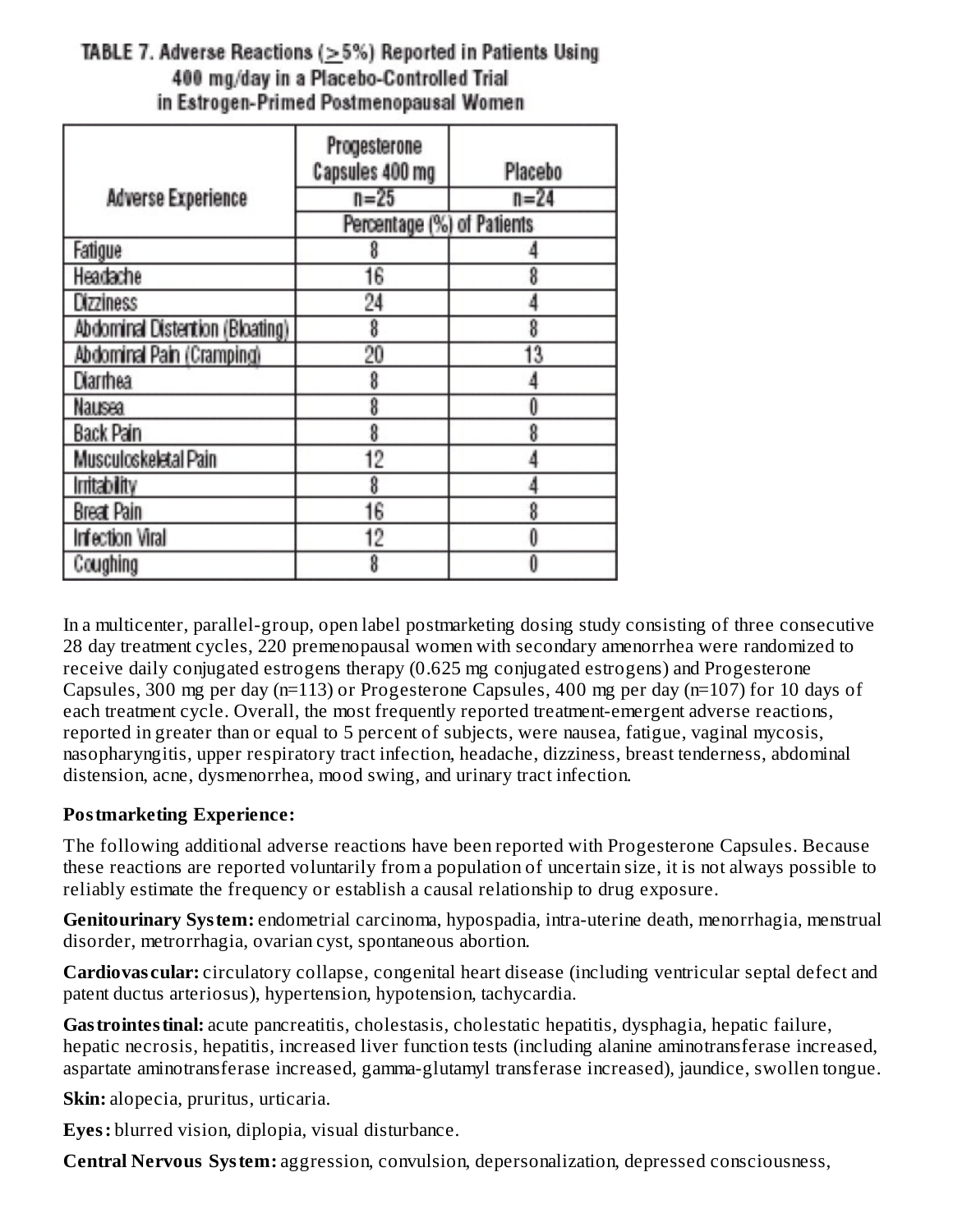disorientation, dysarthria, loss of consciousness, paresthesia, sedation, stupor, syncope (with and without hypotension), transient ischemic attack, suicidal ideation.

During initial therapy, a few women have experienced a constellation of many or all of the following symptoms: extreme dizziness and/or drowsiness, blurred vision, slurred speech, difficulty walking, loss of consciousness, vertigo, confusion, disorientation, feeling drunk, and shortness of breath.

**Mis cellaneous:** abnormal gait, anaphylactic reaction, arthralgia, blood glucose increased, choking, cleft lip, cleft palate, difficulty walking, dyspnea, face edema, feeling abnormal, feeling drunk, hypersensitivity, asthma, muscle cramp, throat tightness, tinnitus, vertigo, weight decreased, weight increased.

### **OVERDOSAGE**

No studies on overdosage have been conducted in humans. In the case of overdosage, Progesterone Capsules should be discontinued and the patient should be treated symptomatically.

### **DOSAGE AND ADMINISTRATION**

#### **Prevention of Endometrial Hyperplasia**

Progesterone Capsules should be given as a single daily dose at bedtime, 200 mg orally for 12 days sequentially per 28-day cycle, to a postmenopausal woman with a uterus who is receiving daily conjugated estrogens tablets.

#### **Treatment of Secondary Amenorrhea**

Progesterone Capsules may be given as a single daily dose of 400 mg at bedtime for 10 days.

Some women may experience difficulty swallowing Progesterone Capsules. For these women, Progesterone Capsules should be taken with a glass of water while in the standing position.

## **HOW SUPPLIED**

Progesterone Capsules 200 mg are oval, beige-colored capsules branded with black imprint "AK2"

#### **PATIENT INFORMATION**

Read this PATIENT INFORMATION before you start taking Progesterone Capsules and read what you get each time you refill your Progesterone Capsules prescription. There may be new information. This information does not take the place of talking to your healthcare provider about your medical condition or your treatment.

#### **WHAT IS THE MOST IMPORTANT INFORMATION I SHOULD KNOW ABOUT PROGESTERONE CAPSULES (A Progesterone Hormone)?**

- Progestins with estrogens should not be used to prevent heart disease, heart attacks, strokes, or dementia.
- Using progestins with estrogens may increase your chance of getting heart attacks, strokes, breast cancer, and blood clots.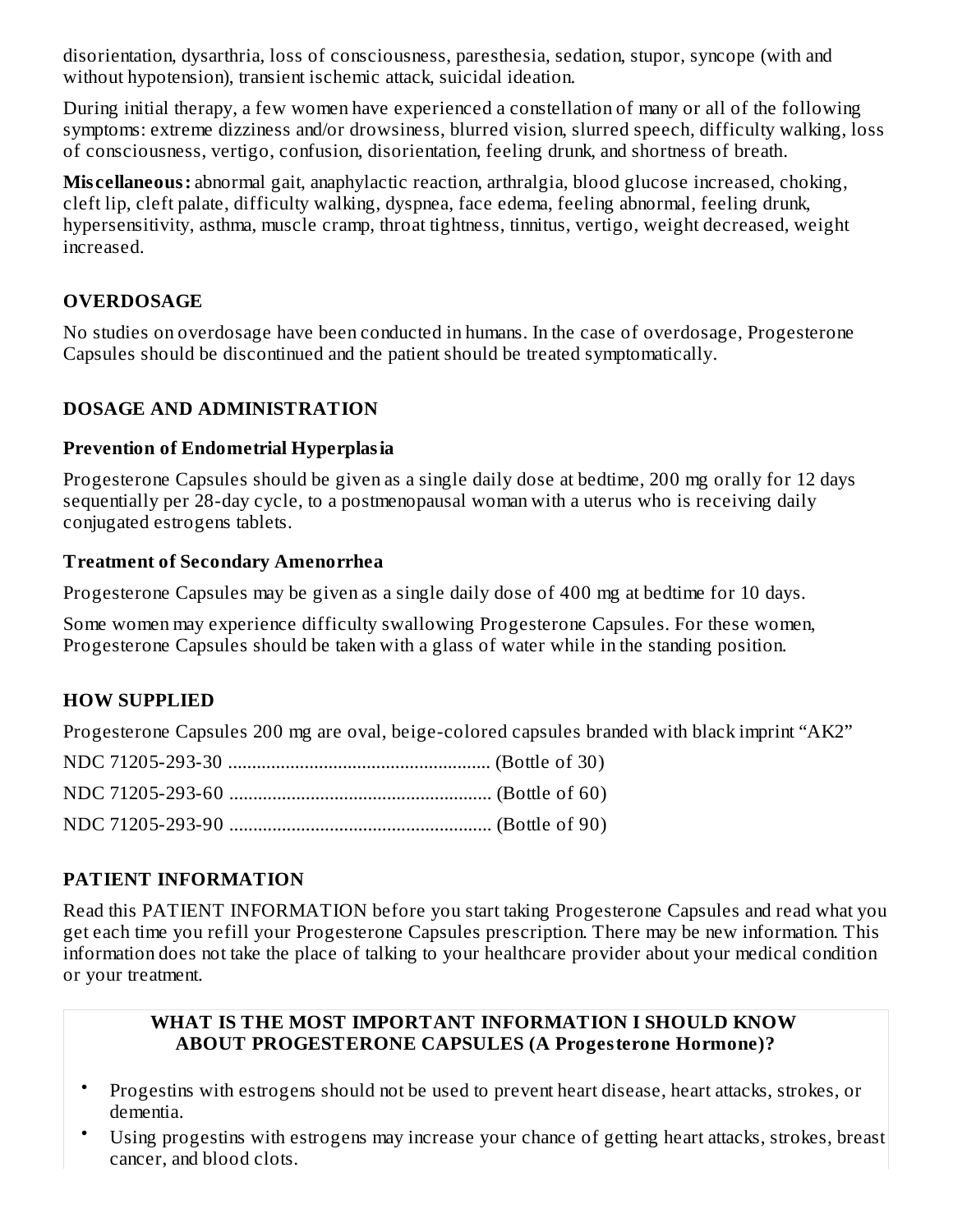- Using progestins with estrogens may increase your chance of getting dementia, based on a study of women age 65 and older.
- You and your healthcare provider should talk regularly about whether you still need treatment with Progesterone Capsules.

#### **THIS PRODUCT CONTAINS PEANUT OIL AND SHOULD NOT BE USED IF YOU ARE ALLERGIC TO PEANUTS.**

### **What is Progesterone Capsules?**

Progesterone Capsules contain the female hormone called progesterone.

### **What is Progesterone Capsules us ed for?**

## *Treatment of Menstrual Irregularities*

Progesterone Capsules are used for the treatment of secondary amenorrhea (absence of menstrual periods in women who have previously had a menstrual period) due to a decrease in progesterone. When you do not produce enough progesterone, menstrual irregularities can occur. If your healthcare provider has determined your body does not produce enough Progesterone on its own, Progesterone Capsules may be prescribed to provide the progesterone you need.

## *Protection of the Endometrium (Lining of the Uterus)*

Progesterone Capsules are used in combination with estrogen-containing medications in a postmenopausal woman with a uterus (womb). Taking estrogen-alone increases the chance of developing a condition called endometrial hyperplasia that may lead to cancer of the lining of the uterus (womb). The addition of a progestin is generally recommended for a woman with a uterus to reduce the chance of getting cancer of the uterus (womb).

## **Who should not take Progesterone Capsules?**

Do not start taking Progesterone Capsules if you:

- **Are allergic to peanuts**
- **Have unusual vaginal bleeding**
- **Currently have or have had certain cancers**

Estrogen plus progestin treatment may increase the chance of getting certain types of cancers, including cancer of the breast or uterus. If you have or have had cancer, talk with your healthcare provider about whether you should take Progesterone Capsules.

- **Had a stroke or heart attack**
- **Currently have or have had blood clots**
- **Currently have or have had liver problems**
- **Are allergic to Progesterone Capsules or any of its ingredients**

See the list of ingredients in Progesterone Capsules at the end of this leaflet.

• **Think you may be pregnant**

## **Tell your healthcare provider:**

- **If you are breastfeeding.** The hormone in Progesterone Capsules can pass into your breast milk.
- **About all of your medical problems.** Your healthcare provider may need to check you more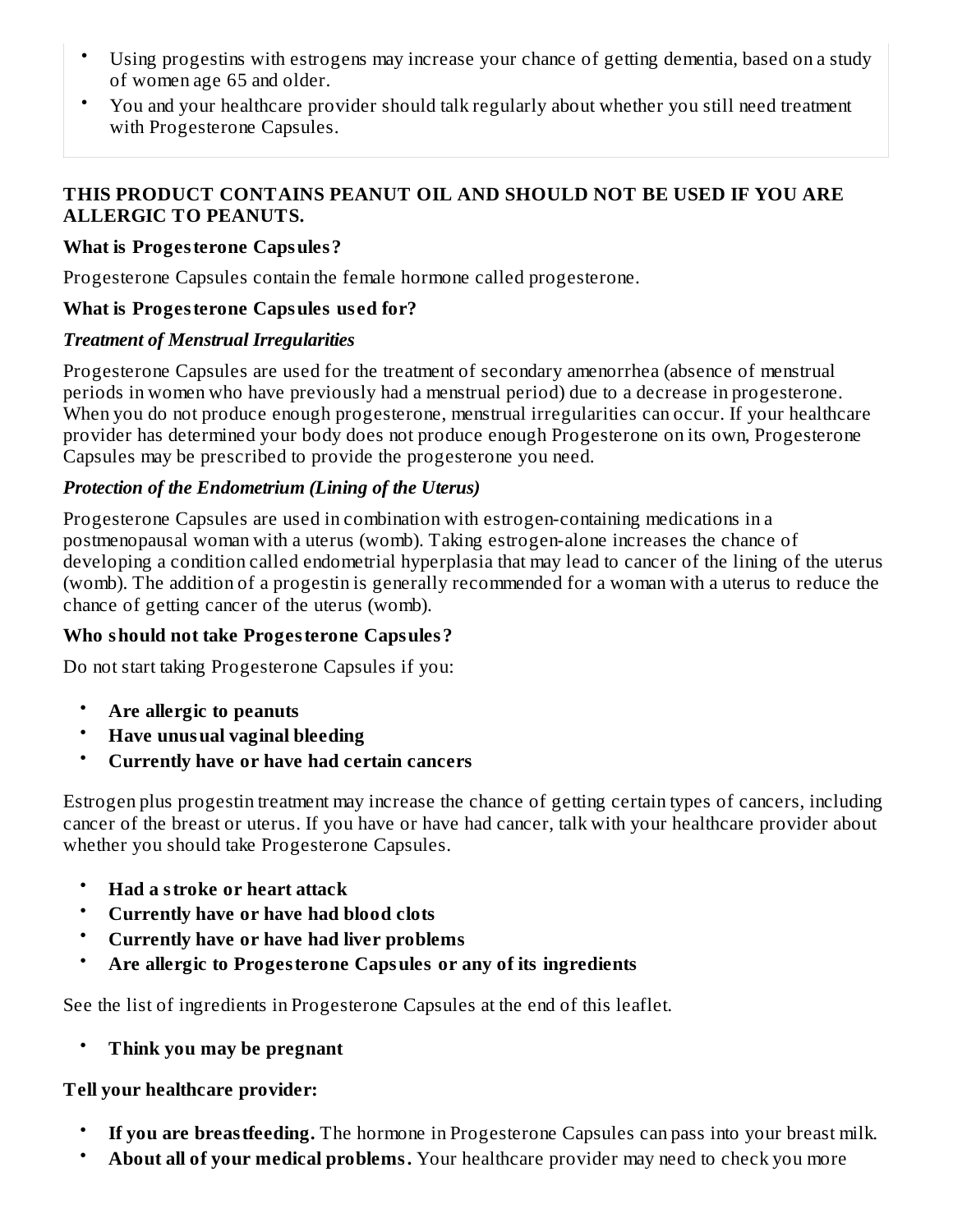carefully if you have certain conditions, such as asthma (wheezing), epilepsy (seizures), diabetes, migraine, endometriosis, lupus, problems with your heart, liver, thyroid, or kidneys, or have high calcium levels in your blood.

• **About all the medicines you take.** This includes prescription and nonprescription medicines, vitamins, and herbal supplements. Some medicines may affect how Progesterone Capsules work. Progesterone Capsules may also affect how your other medicines work.

### **How should I take Progesterone Capsules?**

- 1. Prevention of Endometrial Hyperplasia: A postmenopausal woman with a uterus who is taking estrogens should take a single daily dose of 200 mg Progesterone Capsules at bedtime for 12 continuous days per 28-day cycle.
- 2. Secondary Amenorrhea: Progesterone Capsules may be given as a single daily dose of 400 mg at bedtime for 10 days.
- 3. **Progesterone Capsules are to be taken at bedtime as some women become very drowsy and/or dizzy after taking Progesterone Capsules. In a few cas es, symptoms may include blurred vision, difficulty speaking, difficulty with walking, and feeling abnormal. If you experience thes e symptoms, dis cuss them with your healthcare provider right away.**
- 4. If you experience difficulty in swallowing Progesterone Capsules, it is recommended that you take your daily dose at bedtime with a glass of water while in the standing position.

## **What are the possible side effects of Progesterone Capsules?**

Side effects are grouped by how serious they are and how often they happen when you are treated:

### **Serious but less common side effects include:**

- *Risk to the Fetus:* Cases of cleft palate, cleft lip, hypospadias, ventricular septal defect, patent ductus arteriosus, and other congenital heart defects.
- *Abnormal Blood Clotting:* Stroke, heart attack, pulmonary embolus, visual loss or blindness.

## **Some of the warning signs of s erious side effects include:**

- Changes in vision or speech
- Sudden new severe headaches
- Severe pains in your chest or legs with or without shortness of breath, weakness and fatigue
- Dizziness and faintness
- Vomiting

Call your healthcare provider right away if you get any of these warning signs, or any other unusual symptoms that concern you.

#### **Less s erious, but common side effects include:**

- Headaches
- Breast pain
- Irregular vaginal bleeding or spotting
- Stomach or abdominal cramps, bloating
- Nausea and vomiting
- Hair loss
- Fluid retention
- Vaginal yeast infection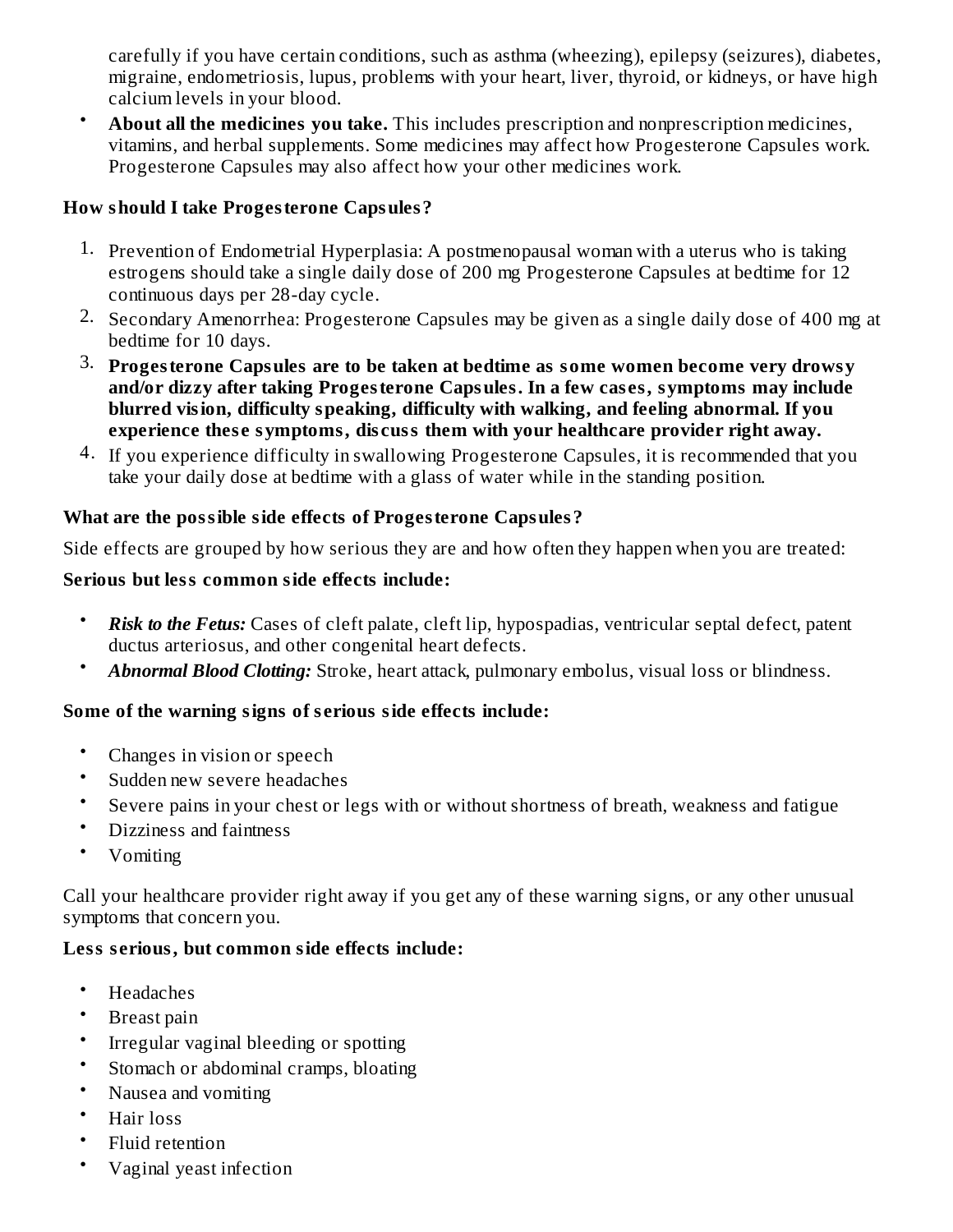These are not all the possible side effects of Progesterone Capsules. For more information, ask your healthcare provider or pharmacist for advice about side effects. You may report side effects to Akorn, Inc. at 1-800-932-5676 or to FDA at 1-800-FDA-1088

### **What can I do to lower my chances of getting a s erious side effect with Progesterone Capsules?**

- Talk with your healthcare provider regularly about whether you should continue taking Progesterone Capsules.
- See your healthcare provider right away if you get unusual vaginal bleeding while taking Progesterone Capsules.
- Have a pelvic exam, breast exam, and mammogram (breast X-ray) every year unless your healthcare provider tells you something else. If members of your family have had breast cancer or if you have ever had breast lumps or an abnormal mammogram, you may need to have breast exams more often.
- If you have high blood pressure, high cholesterol (fat in the blood), diabetes, are overweight, or if you use tobacco, you may have higher chances for getting heart disease. Ask your healthcare provider for ways to lower your chances for getting heart disease.

#### **General information about safe and effective us e of Progesterone Capsules**

- Medicines are sometimes prescribed for conditions that are not mentioned in patient information leaflets. Do not take Progesterone Capsules for conditions for which it was not prescribed.
- Your healthcare provider has prescribed this drug for you and you alone. Do not give Progesterone Capsules to other people, even if they have the same symptoms you have. It may harm them.
- Progesterone Capsules should be taken as a single daily dose at bedtime. Some women may experience extreme dizziness and/or drowsiness during initial therapy. In a few cases, symptoms may include blurred vision, difficulty speaking, difficulty with walking, and feeling abnormal. If you experience these symptoms, discuss them with your healthcare provider right away.
- Use caution when driving a motor vehicle or operating machinery as dizziness or drowsiness may occur.

## **Keep Progesterone Capsules out of the reach of children.**

This leaflet provides a summary of the most important information about Progesterone Capsules. If you would like more information, talk with your healthcare provider or pharmacist. You can ask for information about Progesterone Capsules that is written for health professionals. You can get more information by calling the toll free number 1-800-932-5676.

#### **What are the ingredients in Progesterone Capsules?**

Active ingredient: 100 mg or 200 mg micronized progesterone

The inactive ingredients for Progesterone Capsules 100 mg include: peanut oil NF, gelatin NF, glycerin USP, lecithin NF, titanium dioxide USP, D&C Yellow No. 10, and FD&C Red No.40.

The inactive ingredients for Progesterone Capsules 200 mg include: peanut oil NF, gelatin NF, glycerin USP, lecithin NF, and titanium dioxide USP.

#### **Storage**

**Store at 25°C (77°F); excursions permitted to 15°C to 30°C (59ºF to 86°F).**

#### **Protect from excessive moisture.**

**Call your doctor for medical advice about side effects. You may report side effects to Akorn, Inc.**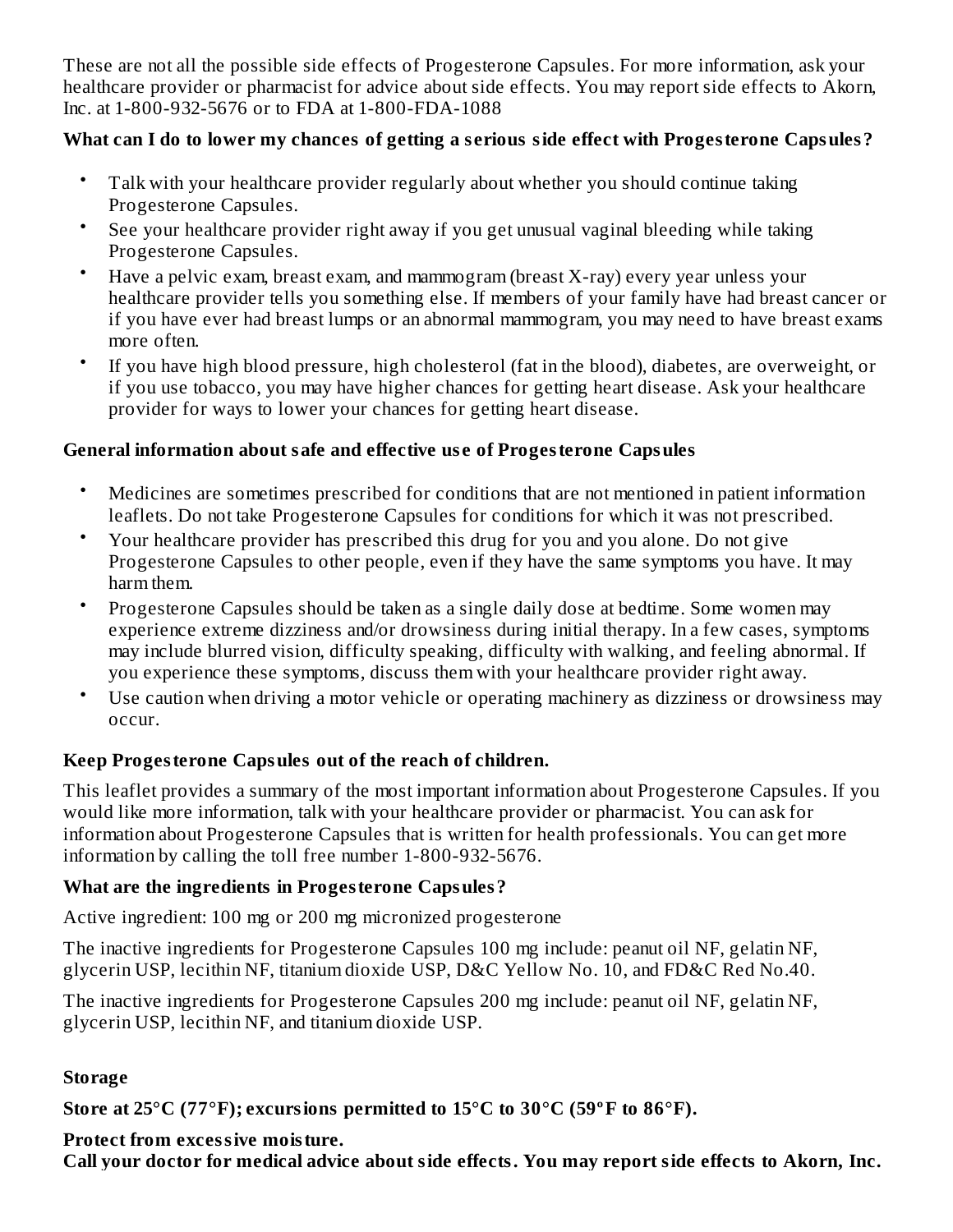**at 1-800-932-5676 or to FDA at 1-800-FDA-1088.**

#### **Dispens e in tight, light-resistant container as defined in USP/NF, accompanied by a Patient Ins ert.**

#### **Keep out of reach of children.**

Manufactured by USGP, a division of PROCAPS for Akorn, Inc. Lake Forest, IL 60045

Repackaged by

Proficient Rx LP Thousand Oaks, CA 91320

Made in Columbia. 200014233 PCPR00N Revision January 2017

Principal Display Panel Text for Container Label:

30 Capsules NDC 71205-293-30

PROGESTERONE

CAPSULES

200 mg

DO NOT USE IF ALLERGIC

TO PEANUTS

DISPENSE PRODUCT

WITH PATIENT INFORMATION

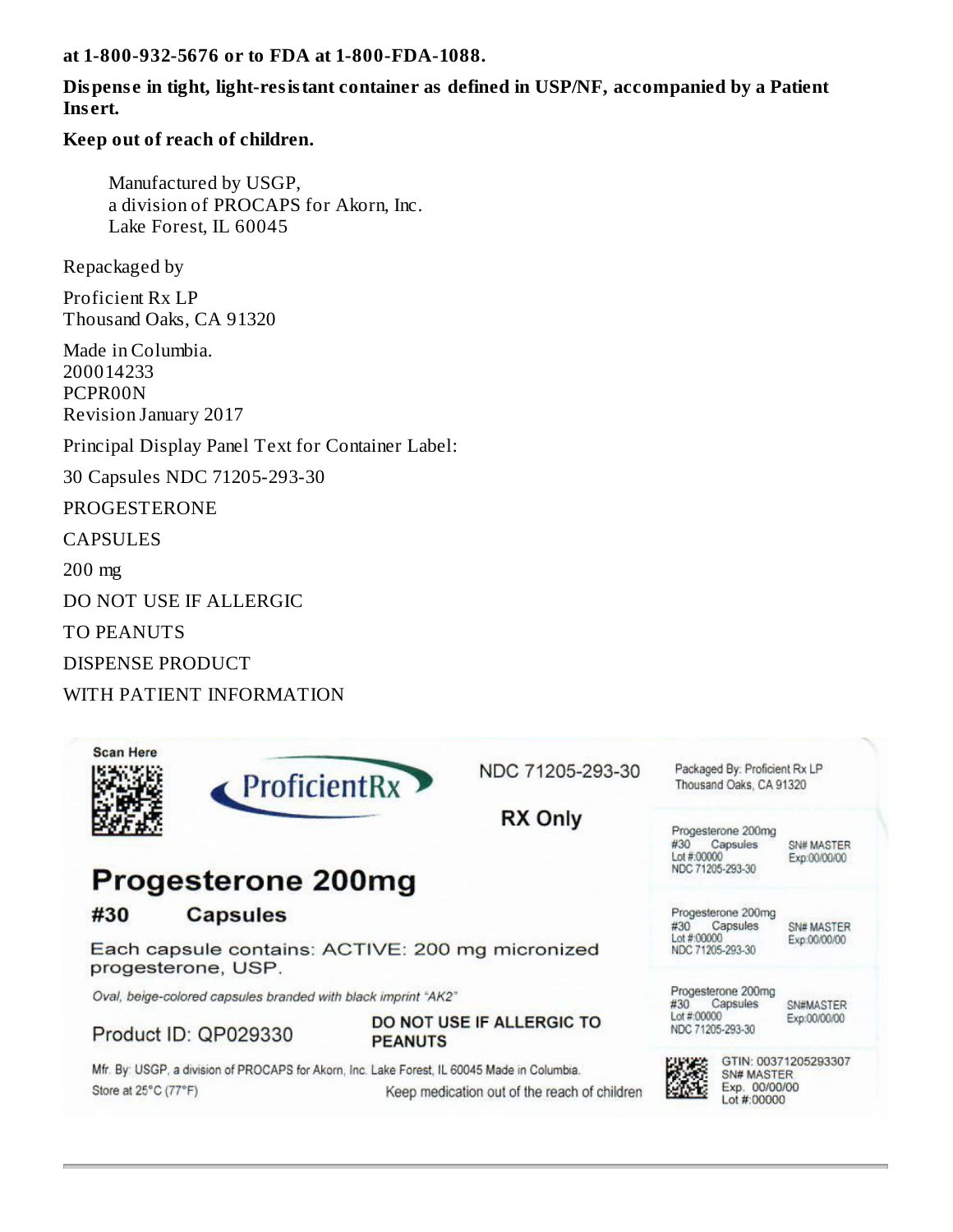|                | <b>PROGESTERONE</b>                     |               |                                                                  |                     |                             |                              |                           |
|----------------|-----------------------------------------|---------------|------------------------------------------------------------------|---------------------|-----------------------------|------------------------------|---------------------------|
|                | progesterone capsule                    |               |                                                                  |                     |                             |                              |                           |
|                |                                         |               |                                                                  |                     |                             |                              |                           |
|                | <b>Product Information</b>              |               |                                                                  |                     |                             |                              |                           |
|                | Product Type                            |               | HUMAN PRESCRIPTION DRUG                                          |                     | Item Code (Source)          | NDC:71205-293(NDC:17478-767) |                           |
|                | <b>Route of Administration</b>          |               | ORAL                                                             |                     |                             |                              |                           |
|                |                                         |               |                                                                  |                     |                             |                              |                           |
|                |                                         |               |                                                                  |                     |                             |                              |                           |
|                | <b>Active Ingredient/Active Moiety</b>  |               |                                                                  |                     |                             |                              |                           |
|                |                                         |               | <b>Ingredient Name</b>                                           |                     |                             | <b>Basis of Strength</b>     | Strength                  |
|                |                                         |               | Progesterone (UNII: 4G7DS2Q64Y) (Progesterone - UNII:4G7DS2Q64Y) |                     |                             | Progesterone                 | $200$ mg                  |
|                |                                         |               |                                                                  |                     |                             |                              |                           |
|                | <b>Inactive Ingredients</b>             |               |                                                                  |                     |                             |                              |                           |
|                |                                         |               | <b>Ingredient Name</b>                                           |                     |                             |                              | Strength                  |
|                | Peanut Oil (UNII: 5TL50QU0W4)           |               |                                                                  |                     |                             |                              |                           |
|                | GELATIN, UNSPECIFIED (UNII: 2G86QN327L) |               |                                                                  |                     |                             |                              |                           |
|                | Glycerin (UNII: PDC6A3C0OX)             |               |                                                                  |                     |                             |                              |                           |
|                | Lecithin, Soybean (UNII: 1DI56QDM62)    |               |                                                                  |                     |                             |                              |                           |
|                | Titanium Dioxide (UNII: 15FIX9V2JP)     |               |                                                                  |                     |                             |                              |                           |
|                |                                         |               |                                                                  |                     |                             |                              |                           |
|                |                                         |               |                                                                  |                     |                             |                              |                           |
|                | <b>Product Characteristics</b>          |               |                                                                  |                     |                             |                              |                           |
|                | Color                                   | brown (beige) |                                                                  | <b>Score</b>        |                             | no score                     |                           |
|                | <b>Shape</b>                            | OVAL (OVAL)   |                                                                  | <b>Size</b>         |                             | 14 <sub>mm</sub>             |                           |
|                | Flavor                                  |               |                                                                  | <b>Imprint Code</b> |                             | AK <sub>2</sub>              |                           |
|                | <b>Contains</b>                         |               |                                                                  |                     |                             |                              |                           |
|                |                                         |               |                                                                  |                     |                             |                              |                           |
|                | Packaging                               |               |                                                                  |                     |                             |                              |                           |
| #              | <b>Item Code</b>                        |               | <b>Package Description</b>                                       |                     | <b>Marketing Start</b>      |                              | <b>Marketing End</b>      |
|                |                                         |               |                                                                  |                     | <b>Date</b>                 |                              | <b>Date</b>               |
| $\mathbf{1}$   | NDC:71205-293-<br>30                    | Product       | 30 in 1 BOTTLE, PLASTIC; Type 0: Not a Combination<br>07/01/2019 |                     |                             |                              |                           |
| $\overline{2}$ | NDC:71205-293-<br>60                    | Product       | 60 in 1 BOTTLE, PLASTIC; Type 0: Not a Combination<br>07/01/2019 |                     |                             |                              |                           |
| 3              | NDC:71205-293-<br>90                    | Product       | 90 in 1 BOTTLE, PLASTIC; Type 0: Not a Combination<br>07/01/2019 |                     |                             |                              |                           |
|                |                                         |               |                                                                  |                     |                             |                              |                           |
|                |                                         |               |                                                                  |                     |                             |                              |                           |
|                | <b>Marketing Information</b>            |               |                                                                  |                     |                             |                              |                           |
|                | <b>Marketing Category</b>               |               | <b>Application Number or Monograph Citation</b>                  |                     | <b>Marketing Start Date</b> |                              | <b>Marketing End Date</b> |
|                | <b>ANDA</b>                             | ANDA200456    |                                                                  |                     | 10/04/2012                  |                              |                           |
|                |                                         |               |                                                                  |                     |                             |                              |                           |

**Labeler -** Proficient Rx LP (079196022)